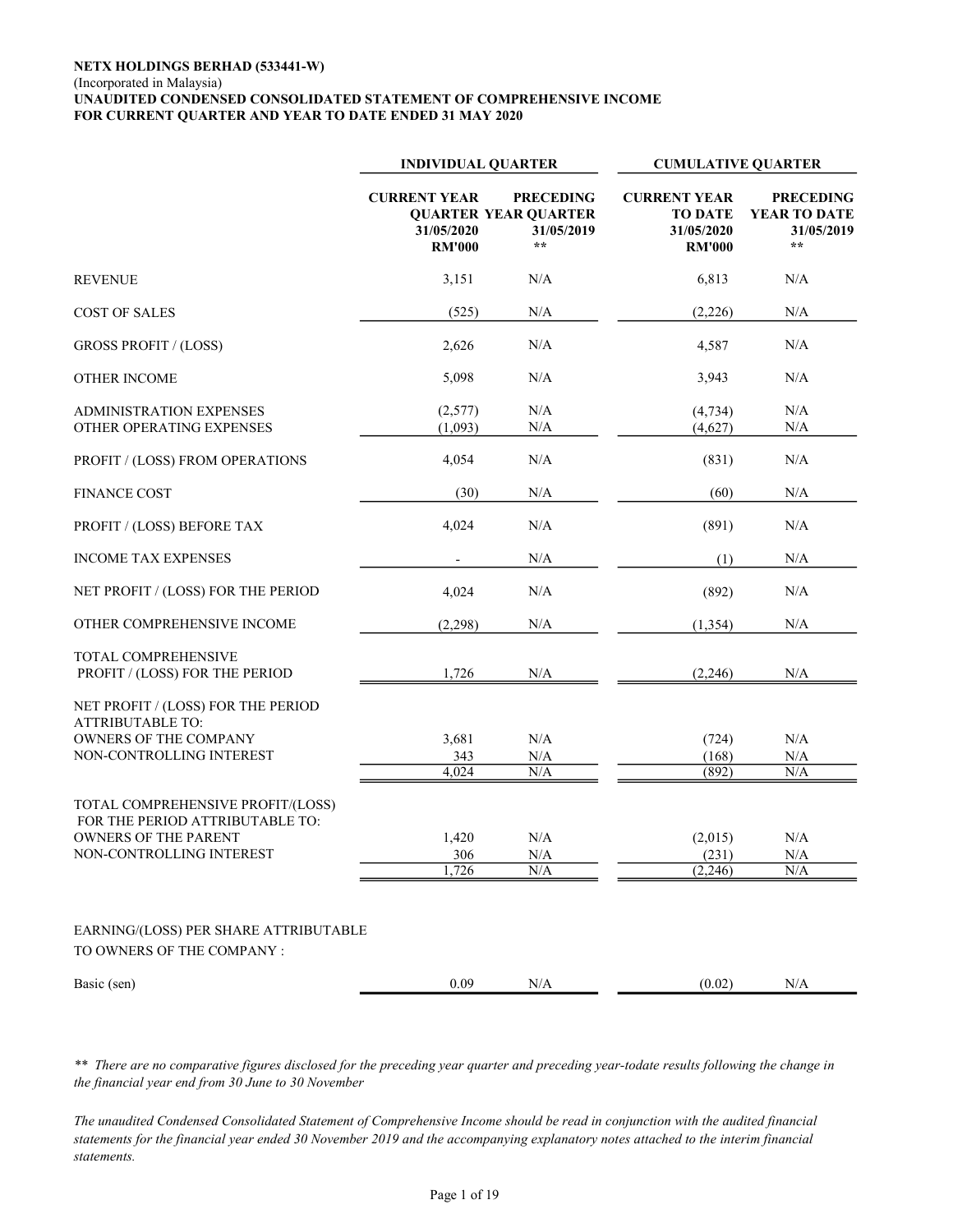#### NETX HOLDINGS BERHAD (533441-W) (Incorporated in Malaysia) UNAUDITED CONDENSED CONSOLIDATED STATEMENT OF FINANCIAL POSITION AS AT 31 MAY 2020

| <b>ASSETS</b>                                      | AS AT<br>31 May 2020<br><b>Unaudited</b><br><b>RM'000</b> | AS AT<br>30 Nov 2019<br><b>Audited</b><br><b>RM'000</b> |
|----------------------------------------------------|-----------------------------------------------------------|---------------------------------------------------------|
|                                                    |                                                           |                                                         |
| <b>NON-CURRENT ASSETS</b>                          | 13,675                                                    | 10,568                                                  |
| Property, Plant and Equipment                      | 23,491                                                    | 20,792                                                  |
| <b>Intangible Assets</b><br>Other Investments      |                                                           |                                                         |
| Marketable Securities                              | 4,662                                                     | 7,326                                                   |
|                                                    | 41,828                                                    | 38,686                                                  |
|                                                    |                                                           |                                                         |
| <b>CURRENT ASSETS</b>                              |                                                           |                                                         |
| Inventories                                        | 17                                                        | 16                                                      |
| <b>Trade Receivables</b>                           | 291                                                       | 4,062                                                   |
| Other Receivables, Deposits and Prepayment         | 6,401                                                     | 2,162                                                   |
| Tax Recoverable                                    | 1                                                         | 1                                                       |
| <b>Cash and Bank Balances</b>                      | 42,520                                                    | 35,229                                                  |
|                                                    | 49,230                                                    | 41,470                                                  |
| <b>TOTAL ASSETS</b>                                | 91,058                                                    | 80,156                                                  |
| <b>EQUITIES AND LIABILITIES</b>                    |                                                           |                                                         |
| <b>EQUITY ATTRIBUTABLE TO OWNERS OF THE PARENT</b> |                                                           |                                                         |
| Share Capital                                      | 117,417                                                   | 103,280                                                 |
| Foreign Exchange Reserve                           | (1, 465)                                                  | (174)                                                   |
| <b>Retained Profits</b>                            | (24, 822)                                                 | (24,098)                                                |
|                                                    | 91,130                                                    | 79,008                                                  |
| Non-Controlling Interest                           | (2,932)                                                   | (2,701)                                                 |
| <b>TOTAL EQUITY</b>                                | 88,198                                                    | 76,307                                                  |
| <b>NON-CURRENT LIABILITIES</b>                     |                                                           |                                                         |
| Long Term Borrowing (Mortgage)                     | 1,668                                                     | 1,779                                                   |
|                                                    | 1,668                                                     | 1,779                                                   |
|                                                    |                                                           |                                                         |
| <b>CURRENT LIABILITIES</b>                         |                                                           |                                                         |
| <b>Trade Payables</b>                              | 426                                                       | 422                                                     |
| Other Payables and Accruals                        | 354                                                       | 1,198                                                   |
| Deferred Income                                    | 83                                                        | 121                                                     |
| Short Term Borrowing (Mortgage)                    | 329                                                       | 329<br>2,070                                            |
|                                                    | 1,192                                                     |                                                         |
| <b>TOTAL LIABILITIES</b>                           | 2,860                                                     | 3,849                                                   |
| <b>TOTAL EQUITIES AND LIABILITIES</b>              | 91,058                                                    | 80,156                                                  |
| Net Assets per share attributable to owners        |                                                           |                                                         |
| of the Company (RM)                                | 0.02                                                      | 0.02                                                    |

The unaudited Condensed Consolidated Statement of Financial Position should be read in conjunction with the audited financial statements for the financial year ended 30 November 2019 and the accompanying explanatory notes attached to the interim financial statements.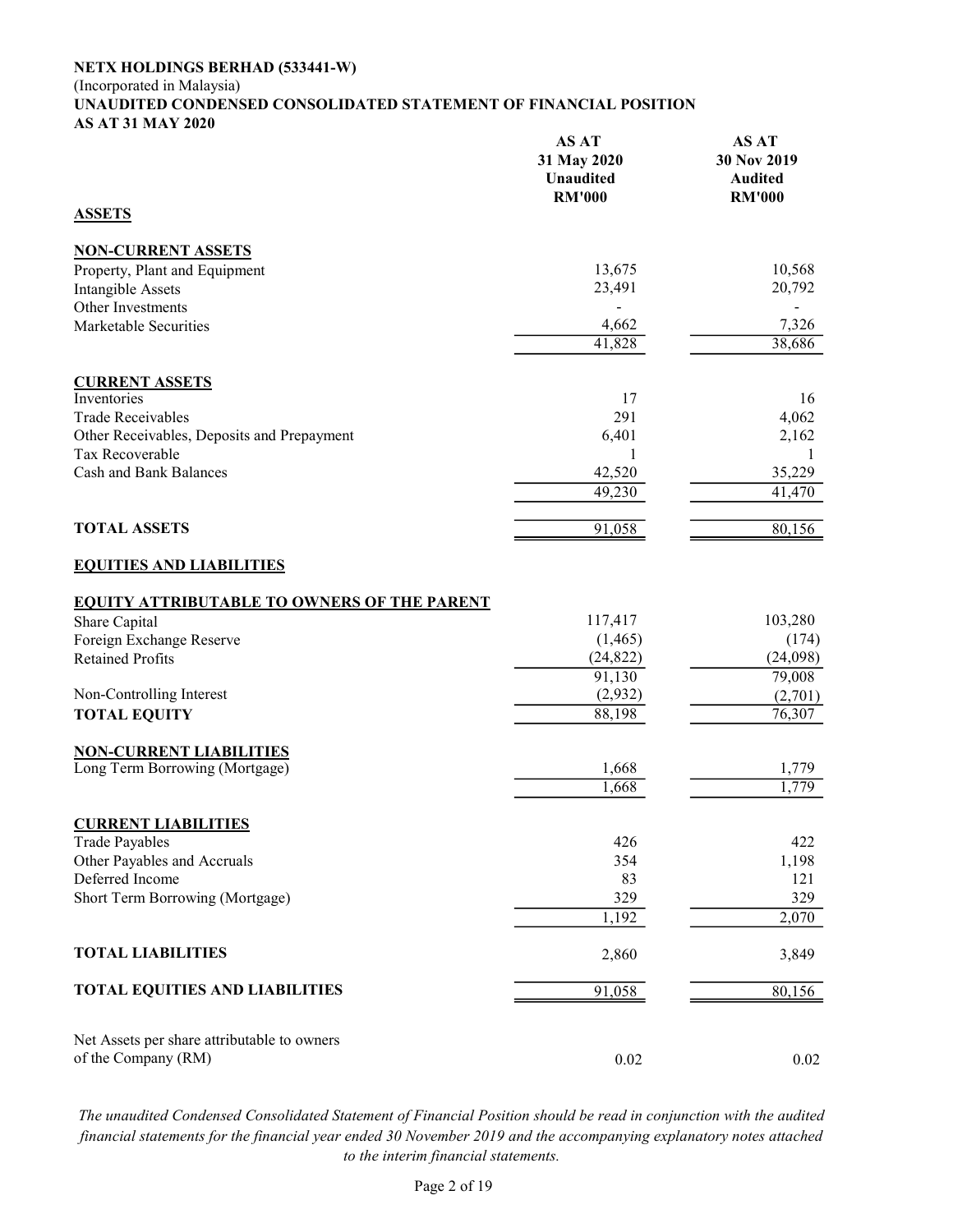#### NETX HOLDINGS BERHAD (533441-W) (Incorporated in Malaysia) UNAUDITED CONDENSED CONSOLIDATED STATEMENT OF CHANGES IN EQUITY FOR YEAR TO DATE ENDED 31 MAY 2020

|                                                                                             |                                 |                                 |                                 | <b>ATTRIBUTABLE TO OWNER OF THE PARENT-</b> |                                                         |                               |                                  |                                |
|---------------------------------------------------------------------------------------------|---------------------------------|---------------------------------|---------------------------------|---------------------------------------------|---------------------------------------------------------|-------------------------------|----------------------------------|--------------------------------|
|                                                                                             |                                 | <b>NON - DISTRIBUTABLE</b>      |                                 |                                             | <b>DISTRIBUTABLE</b>                                    |                               |                                  |                                |
|                                                                                             | <b>SHARE</b>                    |                                 | <b>SHARE OPTION WARRANT</b>     |                                             | <b>FOREIGN</b><br><b>ACCUMULATED</b><br><b>EXCHANGE</b> |                               | <b>NON</b><br><b>CONTROLLING</b> | <b>TOTAL</b>                   |
|                                                                                             | <b>CAPITAL</b><br><b>RM'000</b> | <b>RESERVE</b><br><b>RM'000</b> | <b>RESERVE</b><br><b>RM'000</b> | <b>RESERVE</b><br><b>RM'000</b>             | <b>LOSSES</b><br><b>RM'000</b>                          | <b>TOTAL</b><br><b>RM'000</b> | <b>INTEREST</b><br><b>RM'000</b> | <b>EQUITY</b><br><b>RM'000</b> |
| As at 1 December 2019                                                                       | 103,280                         |                                 |                                 | (174)                                       | (24,098)                                                | 79,008                        | (2,701)                          | 76,307                         |
| Total Comprehensive income<br>for the financial period                                      | $\sim$                          |                                 | $\overline{\phantom{a}}$        | (1,291)                                     | (724)                                                   | (2,015)                       | (231)                            | (2,246)                        |
| Transactions with owners:<br>Share Issuance<br>Share options granted under SIS              | 4,668                           | 1,283                           |                                 |                                             |                                                         | 4,668<br>1,283                |                                  | 4,668<br>1,283                 |
| Issuance of shares under SIS                                                                | 9,469                           | (1,283)                         |                                 |                                             |                                                         | 8,186                         |                                  | 8,186                          |
| As at 31 May 2020                                                                           | 117,417                         |                                 |                                 | (1, 465)                                    | (24, 822)                                               | 91,130                        | (2,932)                          | 88,198                         |
| As at 1 December 2018 **                                                                    | N/A                             | N/A                             | N/A                             | N/A                                         | N/A                                                     | N/A                           | N/A                              | N/A                            |
| Net profit for the financial year representing<br>total comprehensive income for the period | N/A                             | N/A                             | N/A                             | N/A                                         | N/A                                                     | N/A                           | N/A                              | N/A                            |
| Transactions with owners:                                                                   |                                 |                                 |                                 |                                             |                                                         |                               |                                  |                                |
| Share issuance during the year                                                              | N/A                             | N/A                             | N/A                             | N/A                                         | N/A                                                     | N/A                           | N/A                              | N/A                            |
| Share options granted under SIS                                                             | N/A                             | N/A                             | N/A                             | N/A                                         | N/A                                                     | $\rm N/A$                     | N/A                              | N/A                            |
| Issuance of shares under SIS                                                                | N/A                             | N/A                             | N/A                             | N/A                                         | N/A                                                     | N/A                           | N/A                              | N/A                            |
| As at 31 May 2019                                                                           | N/A                             | N/A                             | N/A                             | N/A                                         | N/A                                                     | N/A                           | N/A                              | N/A                            |

\*\* There are no comparative figures disclosed for the preceding year following the change in the financial year end from 30 June to 30 November

The unaudited Condensed Statement of Changes in Equity should be read in conjunction with the audited financial statements for the financial year ended 30 November 2019 and the accompanying explanatory notes attached to the interim financial statements.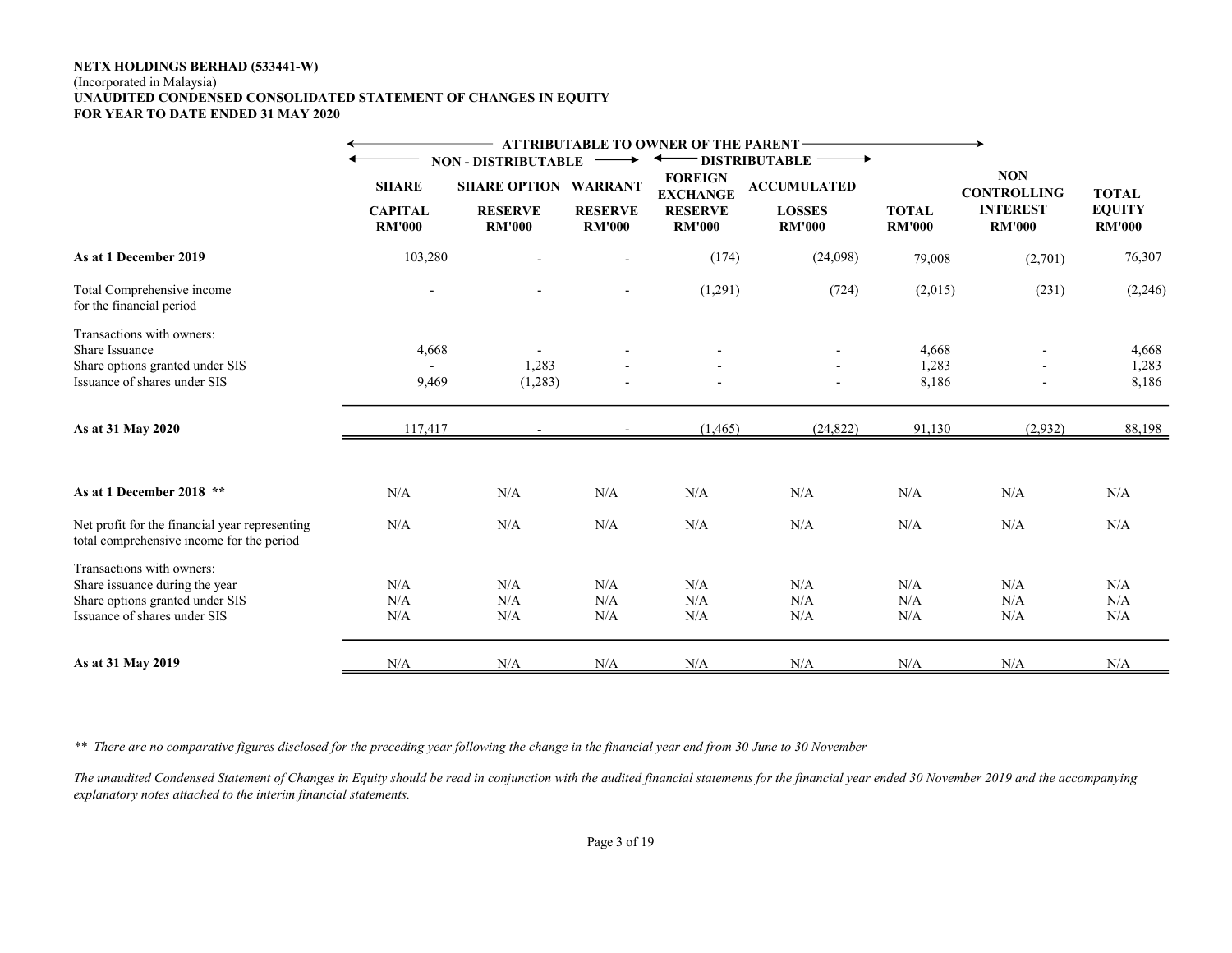#### NETX HOLDINGS BERHAD (533441-W) (Incorporated in Malaysia) UNAUDITED CONDENSED CONSOLIDATED STATEMENT OF CASH FLOWS FOR YEAR TO DATE ENDED 31 MAY 2020

|                                                                                         | <b>CURRENT YEAR</b> | <b>PRECEDING YEAR</b> |
|-----------------------------------------------------------------------------------------|---------------------|-----------------------|
|                                                                                         | <b>TO DATE</b>      | <b>TO DATE</b>        |
|                                                                                         | 31/05/2020          | 31/05/2019            |
|                                                                                         | <b>RM'000</b>       | $**$                  |
| <b>CASH FLOWS FROM OPERATING ACTIVITIES</b>                                             |                     |                       |
| Profit / (Loss) before taxation                                                         | (891)               | N/A                   |
| Adjustment for:                                                                         |                     |                       |
| Depreciation of property, plant and equipment                                           | 669                 | N/A                   |
| Amortisation of intangible assets                                                       | 615                 | N/A                   |
| Amortisation of deferred income                                                         | (125)               | N/A                   |
| Share-based payment expenses accrued                                                    | 1,283               | N/A                   |
| Property, plant and equipment written off                                               | 1                   | N/A                   |
| Loss on fair value revaluation on investment                                            | 2,727               | N/A                   |
| Unrealised foreign exchange (gain)/loss                                                 |                     |                       |
| Interest expense                                                                        | (3,875)             | N/A                   |
| Interest income                                                                         | 60                  | N/A                   |
|                                                                                         | (6)                 | N/A                   |
| Operating (loss)/profit before working capital changes                                  | 458                 | N/A                   |
| Decrease / (Increase) in current assets                                                 | (4, 451)            | N/A                   |
| Increase / (Decrease) in current liabilities                                            | (222)               | N/A                   |
| Advance receipts for deferred income                                                    | 87                  | N/A                   |
| <b>Cash Used in Operations</b>                                                          | (4,128)             | N/A                   |
| Tax Refund / (Paid)                                                                     | (1)                 | N/A                   |
| Interest received                                                                       | 6                   | N/A                   |
| Interest paid                                                                           | (60)                | N/A                   |
| <b>Net Cash Used in Operations</b>                                                      | (4,183)             | N/A                   |
| <b>CASH FLOWS FROM INVESTING ACTIVITIES</b>                                             |                     |                       |
| Purchase of property, plant and equipment                                               | (83)                | N/A                   |
| Acquisition of intangible assets                                                        | (2,217)             | N/A                   |
| <b>Net Cash From/(Used in) Investing Activities</b>                                     | (2,300)             | N/A                   |
| <b>CASH FLOW FROM FINANCING ACTIVITIES</b>                                              |                     |                       |
| Proceed from issuance of shares                                                         | 12,853              | N/A                   |
| Repayment of term loans                                                                 | (111)               | N/A                   |
| <b>Net Cash Used in Financing Activities</b>                                            | 12.742              | N/A                   |
| NET CHANGE IN CASH AND CASH EQUIVALENTS                                                 | 6,259               | N/A                   |
| CASH AND CASH EQUIVALENTS BROUGHT FORWAL                                                | 35,229              | N/A                   |
| EFFECT ON FOREIGN CURRENCY TRANSLATION                                                  | 1,032               | N/A                   |
| <b>CASH AND CASH EQUIVALENTS CARRIED FORW.</b>                                          | $\overline{42,520}$ | N/A                   |
| Cash and cash equivalents at end of year consist of :-<br><b>Cash and bank balances</b> | 42,520              | N/A                   |

\*\* There are no comparative figures disclosed for the preceding year following the change in the financial year end from 30 June to 30 November

The unaudited Condensed Consolidated Statement of Cash Flow should be read in conjunction with the audited financial statements for the financial period ended 30 November 2019 and the accompanying explanatory notes attached to the interim financial statements.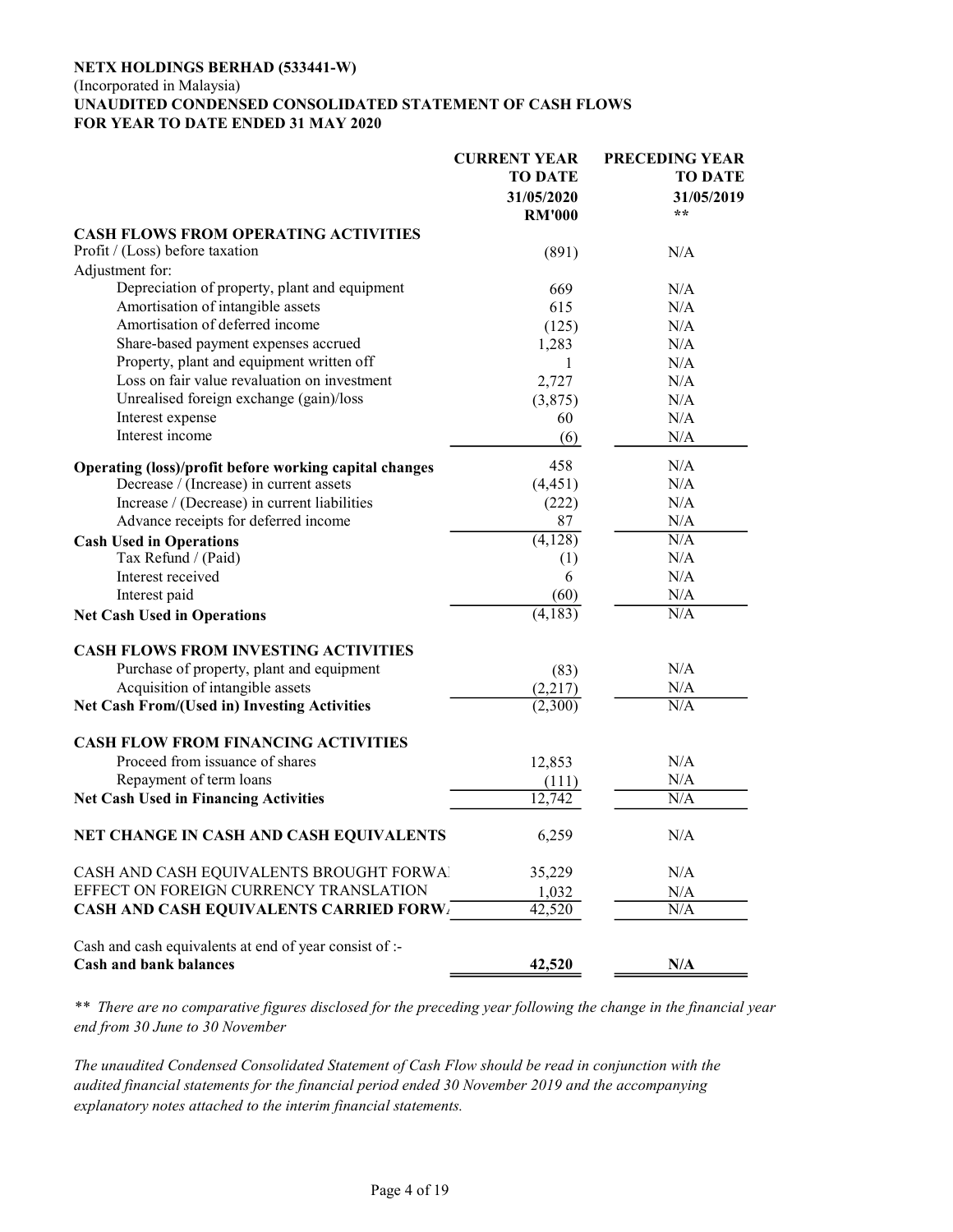## NETX HOLDINGS BERHAD (533441-W)

(Incorporated in Malaysia)

# NOTES TO THE FINANCIAL STATEMENTS FOR CURRENT QUARTER AND YEAR TO DATE ENDED 31 MAY 2020

## A. EXPLANATORY NOTES

#### A1 BASIS OF PREPARATION OF THE FINANCIAL STATEMENTS

 The interim financial statements are unaudited and have been prepared in accordance with Malaysian Financial Reporting Standards ("MFRS") 134 "Interim Financial Reporting" and Paragraph 9.22 of the Listing Requirements of Bursa Malaysia Securities Berhad ("Bursa Securities") for the ACE Market.

 The report should be read in conjunction with the audited financial statements of the Group for period ended 30 November 2019. The explanatory notes attached to the quarterly financial report provide an explanation on events and transactions that are significant to an understanding of the changes in the financial position and performance of the Group since the financial period ended 30 November 2019.

 The accounting policies and methods of computation adopted by the Group in the quarterly financial report are consistent with those adopted in the audited financial statements of the Group for the financial period ended 30 November 2019 except for the adoption of the following MFRS and Amendments to MFRS:

|                           |                                                                           | Effective for annual |
|---------------------------|---------------------------------------------------------------------------|----------------------|
|                           |                                                                           | periods beginning    |
|                           | MFRS and IC Interpretations (Including the Consequential Amendments)      | on or after          |
| MFRS 16                   | Leases                                                                    | 1 January 2019       |
| Amendments to MFRS 9      | Financial Instruments – Prepayment Features<br>with Negative Compensation | 1 January 2019       |
| Amendments to MFRS<br>119 | Employees Benefits - Plan Amendment,<br><b>Curtailment or Settlement</b>  | 1 January 2019       |
| Amendments to MFRS<br>128 | Investments in Associates and Joint Ventures                              | 1 January 2019       |
|                           | Annual Improvements to MFRS standards 2015 - 2017 Cycle                   | 1 January 2019       |
| IC Interpretation 23      | Uncertainty over Income Tax Treatments                                    | 1 January 2019       |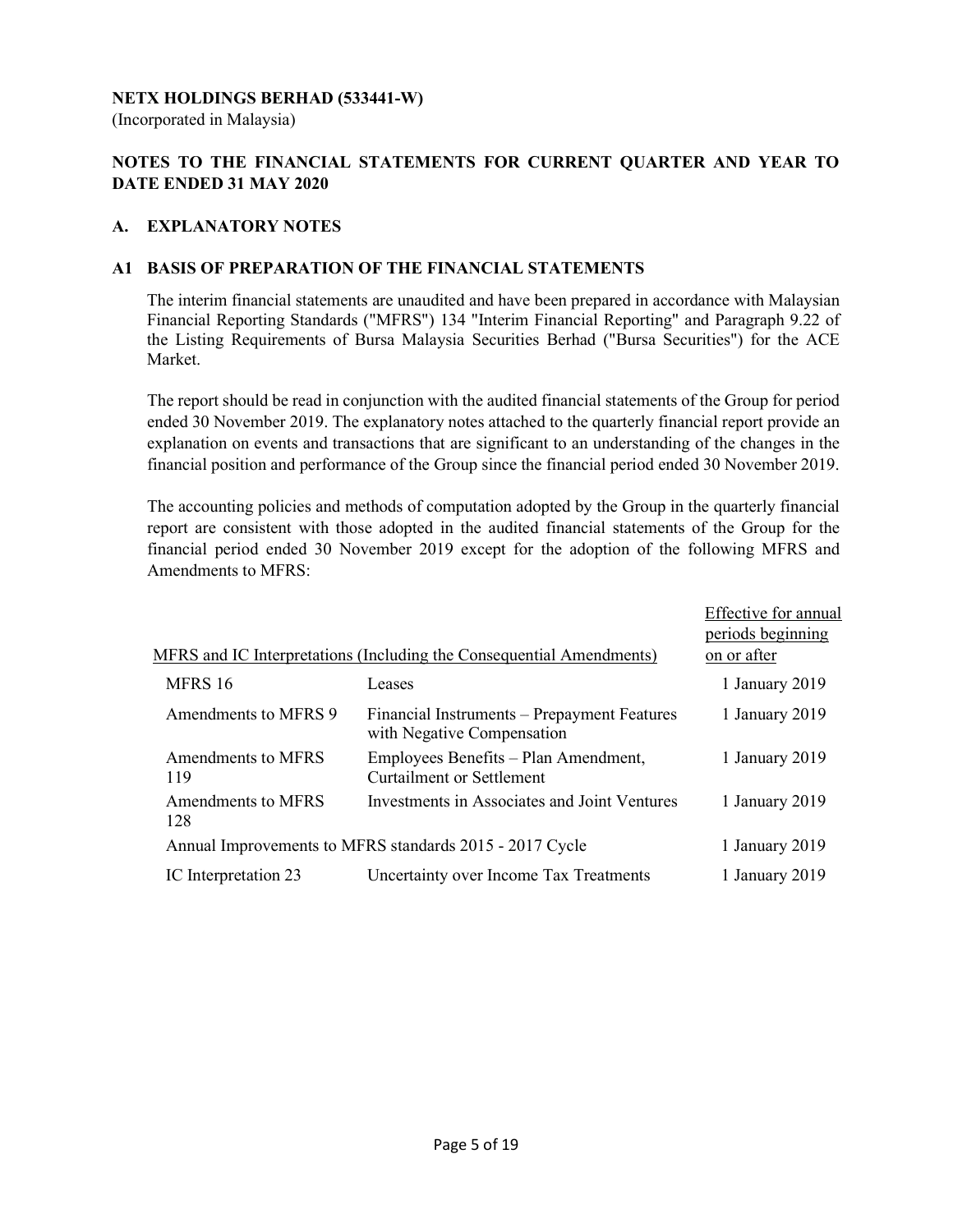## A1 BASIS OF PREPARATION OF THE FINANCIAL STATEMENTS (CONTINUED)

The adoption of the above pronouncements did not have material impact on the financial statements of the Group, except as follows:

#### MFRS 16 Leases

MFRS 16, which upon the effective date will supersede MFRS 117 Leases, introduces a single lessee accounting model and requires a lessee to recognise assets and liabilities for all leases with a term of more than 12 months, unless the underlying asset is of low value. Specifically, under MFRS 16, a lessee is required to recognise a right-of-use asset representing its right to use the underlying leased asset and a lease liability representing its obligation to make lease payments. Accordingly, a lessee should recognise depreciation of the right-of-use asset and interest on the lease liability, and also classifies cash repayments of the lease liability into a principal portion and an interest portion and presents them in the statement of cash flows. Also, the right-of- use asset and the lease liability are initially measured on a present value basis. The measurement includes non- cancellable lease payments and also includes payments to be made in optional periods if the lessee is reasonably certain to exercise an option to extend the lease, or not to exercise an option to terminate the lease. This accounting treatment is significantly different from the lessee accounting for leases that are classified as operating leases under the predecessor standard, MFRS 117.

In respect of the lessor accounting, MFRS 16 substantially carries forward the lessor accounting requirements in MFRS 117. Accordingly, a lessor continues to classify its leases as operating leases or finance leases, and to account for those two types of leases differently.

The Group is currently assessing the impact of adoption of MFRS 16. As at the date of authorisation of issue of the interim financial statements, this assessment process is still on-going. Thus, the impact of adoption cannot be determined and estimated reliably now until the process is complete.

The following MFRS and Amendments to MFRS have been issued by MASB but are not yet effective to the Group:

|                                 |                                                                          | Effective for annual |
|---------------------------------|--------------------------------------------------------------------------|----------------------|
|                                 |                                                                          | periods beginning    |
|                                 | MFRS and IC Interpretations (Including the Consequential Amendments)     | on or after          |
| Amendments to MFRS 2            | <b>Share-Based Payment</b>                                               | 1 January 2020       |
| Amendments to MFRS 3            | <b>Business Combinations</b>                                             | 1 January 2020       |
| Amendment to MFRS 6             | Exploration for and Evaluation of Mineral<br>Resources                   | 1 January 2020       |
| Amendment to MFRS 14            | <b>Regulatory Deferral Accounts</b>                                      | 1 January 2020       |
| Amendment to MFRS<br>101        | Presentation of Financial Reporting                                      | 1 January 2020       |
| Amendment to MFRS<br>108        | Accounting Policies, Change in Accounting<br><b>Estimates and Errors</b> | 1 January 2020       |
| <b>Amendment to MFRS</b><br>134 | <b>Interim Financial Reporting</b>                                       | 1 January 2020       |
| <b>Amendment to MFRS</b><br>137 | Provisions, Contingent Liabilities and<br><b>Contingent Assets</b>       | 1 January 2020       |
| <b>Amendment to MFRS</b><br>138 | <b>Intangible Assets</b>                                                 | 1 January 2020       |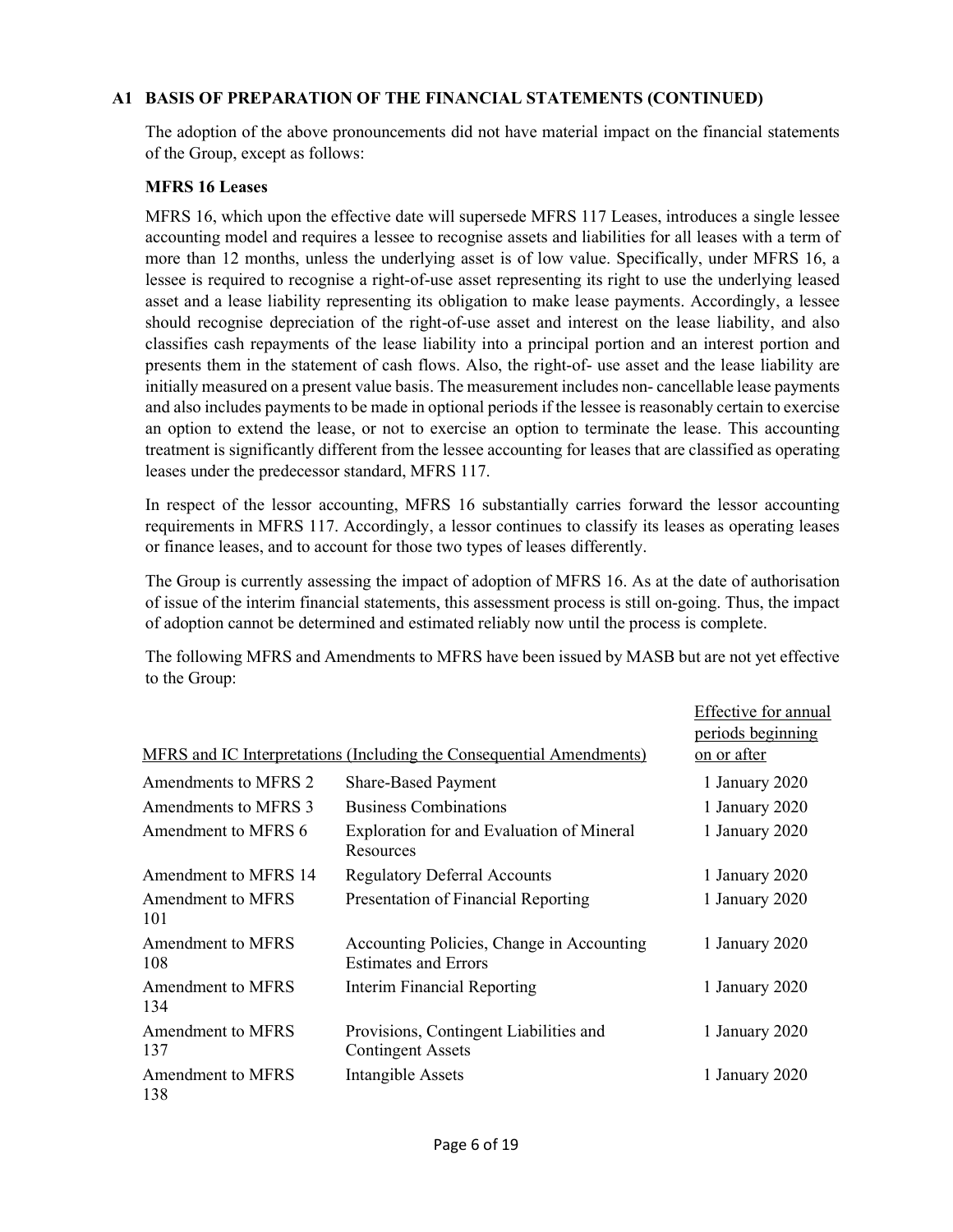| Amendment to IC<br>Interpretation 12                                                                             | <b>Services Concession Arrangements</b>                                                   | 1 January 2020                   |
|------------------------------------------------------------------------------------------------------------------|-------------------------------------------------------------------------------------------|----------------------------------|
| Amendment to IC<br>Interpretation 19                                                                             | Extinguishing Financial Liabilities with Equity<br>Instruments                            | 1 January 2020                   |
| Amendment to IC<br>Interpretation 20                                                                             | Stripping cost in the Production Phase of a<br>Surface Mine                               | 1 January 2020                   |
| Amendment to IC<br>Interpretation 22                                                                             | Foreign Currency Transactions and Advance<br>Consideration                                | 1 January 2020                   |
| Amendment to IC<br>Interpretation 132                                                                            | Intangible Assets – Web Site Costs                                                        | 1 January 2020                   |
| Amendment to MFRS 9,<br>139 and 7                                                                                | Interest Rate Benchmark Reform                                                            | 1 January 2020                   |
| MFRS 17                                                                                                          | Insurance Contracts #                                                                     | 1 January 2021                   |
| Amendments to MFRS 10<br>and $128$                                                                               | Sales or Contribution of Assets between an<br>Investor and its Associate or Joint Venture | Deferred until<br>further notice |
| $M_{11}$ and $L_{12}$ and $L_{13}$ and $L_{14}$ and $L_{15}$ and $L_{16}$ and $L_{17}$ and $L_{18}$ and $L_{19}$ |                                                                                           |                                  |

# Not applicable to the Group's existing activities

# A2 SEASONAL OR CYCLICAL FACTORS

The business operations of the Group are not subject to any seasonal or cyclical factors.

## A3 UNUSUAL ITEMS DUE TO THEIR NATURE, SIZE OR INCIDENCE

 There were no unusual items affecting assets, liabilities, equity, net income or cash flows during current quarter and year to date ended 31 May 2020.

# A4 CHANGES IN ESTIMATES

 There were no changes in estimates that have had any material effect on current quarter and year to date ended 31 May 2020.

# A5 DEBT AND EQUITY SECURITIES

 There were no issuances, cancellations, repurchases, resale and repayments of debt and equity securities during current quarter and year to date ended 31 May 2020 other than as disclosed below:

- 1) 200,000,000 ordinary shares were issued under Share Issuance Scheme during 1<sup>st</sup> quarter.
- 2) 368,484,500 ordinary shares were issued under Share Issuance Scheme during current quarter.
- 3) 390,038,800 ordinary shares were issued under Private Placement during current quarter.

#### A6 DIVIDENDS PAID

No dividends were paid during current quarter and year to date ended 31 May 2020.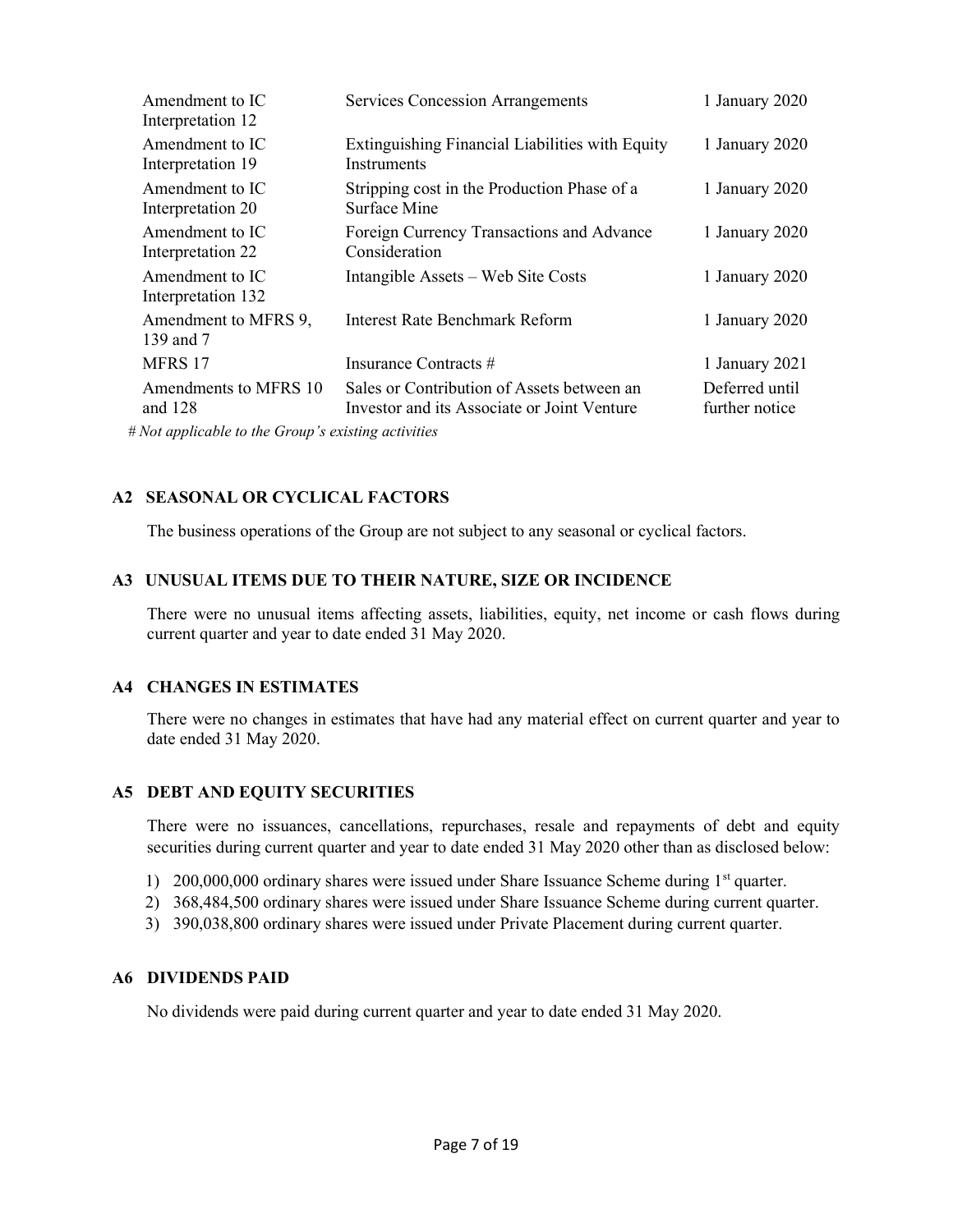# A7 SEGMENTAL INFORMATION

The Group's operating segments are classified according to the nature of activities as follow:-

| Electronic Payment services |                      | : Involved in terminal and other related services.                                                                                                                                                                                                        |
|-----------------------------|----------------------|-----------------------------------------------------------------------------------------------------------------------------------------------------------------------------------------------------------------------------------------------------------|
|                             |                      | Non-electronic Payment services : Involved in provision of turnkey solutions on the network<br>infrastructure, security management, research and development<br>of software, system design, integration and installation and<br>provision of IT services. |
| GEM                         | $\ddot{\phantom{0}}$ | Involved in provision of reservation and planning services and<br>its related solutions.                                                                                                                                                                  |

|                                               | <b>Electronic</b><br>payment<br>services<br><b>RM'000</b> | Non-<br>electronic<br>payment<br>services<br><b>RM'000</b> | <b>GEM</b><br><b>RM'000</b> | <b>Elimination</b><br><b>RM'000</b> | <b>Total</b><br><b>RM'000</b> |
|-----------------------------------------------|-----------------------------------------------------------|------------------------------------------------------------|-----------------------------|-------------------------------------|-------------------------------|
| 2020                                          |                                                           |                                                            |                             |                                     |                               |
| Revenue                                       |                                                           |                                                            |                             |                                     |                               |
| External revenue                              | 210                                                       | 6,508                                                      | 95                          |                                     | 6,813                         |
| Inter-company                                 | 176                                                       |                                                            |                             | (176)                               |                               |
|                                               | 386                                                       | 6,508                                                      | 95                          | (176)                               | 6,813                         |
| <b>Results</b>                                |                                                           |                                                            |                             |                                     |                               |
| Segment operating profit/(loss)               | (397)                                                     | 2,338                                                      | (2,088)                     |                                     | (147)                         |
| Other operating income                        |                                                           |                                                            |                             |                                     | 3,943                         |
| Other operating expenses                      |                                                           |                                                            |                             |                                     | (4,627)                       |
| Finance costs                                 |                                                           |                                                            |                             |                                     | (60)                          |
| Loss before taxation                          |                                                           |                                                            |                             |                                     | (891)                         |
| Tax expenses                                  |                                                           |                                                            |                             |                                     | (1)                           |
| Loss after taxation                           |                                                           |                                                            |                             |                                     | (892)                         |
| Non-controlling interests                     |                                                           |                                                            |                             |                                     | 168                           |
| Loss attributable to owners of<br>the Company |                                                           |                                                            |                             |                                     | (724)                         |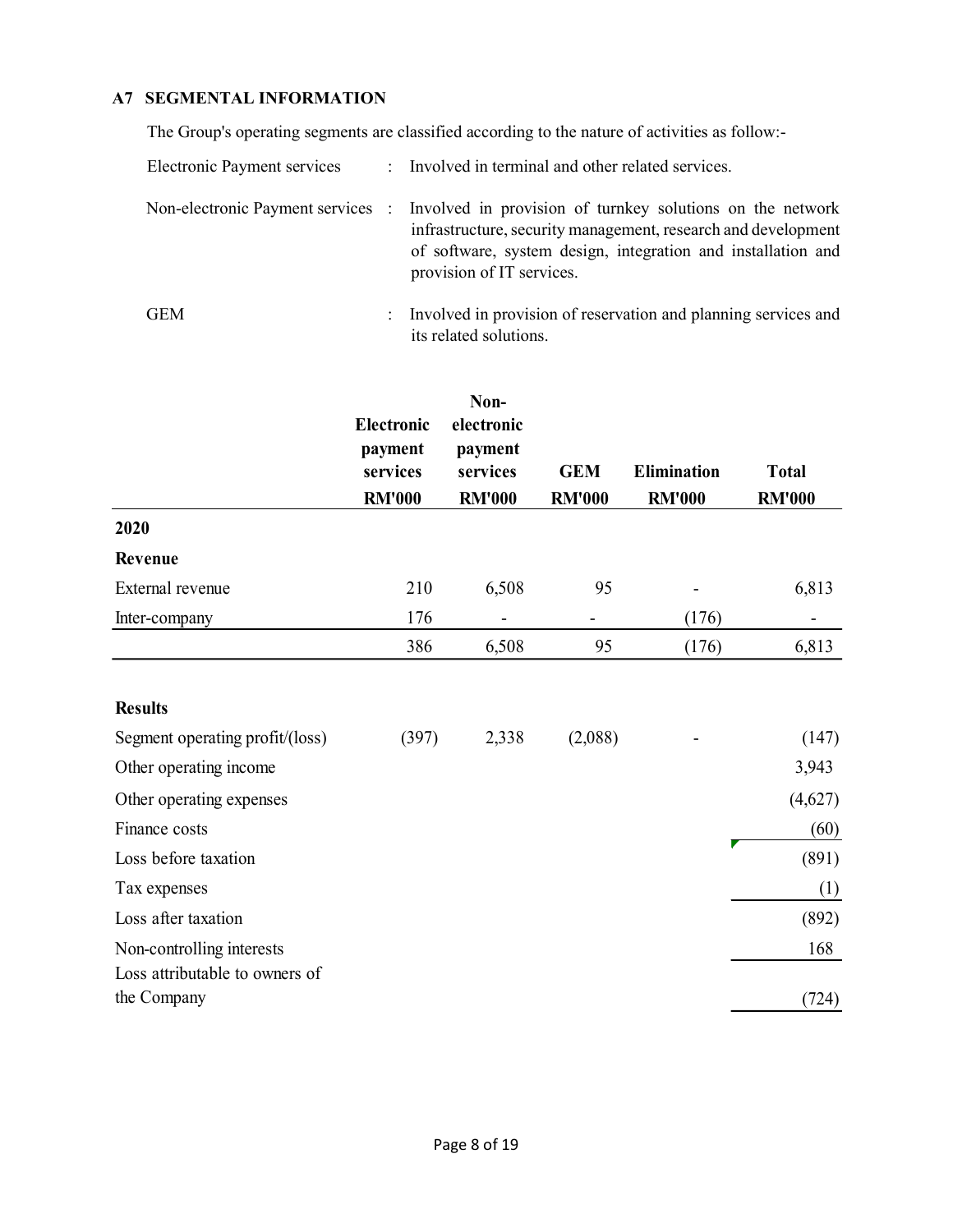## A7 SEGMENTAL INFORMATION (CONTINUED)

|                                         | <b>Electronic</b><br>payment<br>services<br><b>RM'000</b> | Non-<br>electronic<br>payment<br>services<br><b>RM'000</b> | <b>GEM</b><br><b>RM'000</b> | <b>Elimination</b><br><b>RM'000</b> | <b>Total</b><br><b>RM'000</b> |
|-----------------------------------------|-----------------------------------------------------------|------------------------------------------------------------|-----------------------------|-------------------------------------|-------------------------------|
| <b>Segments assets</b>                  | 35,485                                                    | 28,717                                                     | 22,194                      |                                     | 86,396                        |
| Other investments and market securities |                                                           |                                                            |                             |                                     | 4,662                         |
| Total assets                            |                                                           |                                                            |                             |                                     | 91,058                        |
| <b>Segments liabilities</b>             | 123                                                       | 590                                                        | 150                         |                                     | 863                           |
| Term loan                               |                                                           |                                                            |                             |                                     | 1,997                         |
| <b>Total liabilities</b>                |                                                           |                                                            |                             |                                     | 2,860                         |

## A8 VALUATION OF PROPERTY, PLANT AND EQUIPMENT

There were no valuation undertaken for property, plant and equipment.

## A9 CHANGES IN THE COMPOSITION OF THE GROUP

There were no changes in the composition of the Group during current quarter and year to date ended 31 May 2020 other than as disclosed below:

- 1) On 28 February 2020, Gem Live Sdn Bhd, a wholly-owned subsidiary company had incorporated a new subsidiary company namely Gem Excite Sdn Bhd.
- 2) On 17 March 2020, the Company has incorporated a new subsidiary company namely E-Fx Sdn Bhd.

#### A10 CONTINGENT LIABILITIES

There were no material contingent liabilities not provided for as at the date of this report.

#### A11 SIGNIFICANT EVENTS DURING THE INTERIM REPORTING PERIOD

- 1) On 18 December 2019, 50,000,000 share options were offered to eligible employee at an exercise price of option of RM0.02 each.
- 2) On 9 January 2020, the Company proposed to undertake private placement of up to 10% of total number of issued shares of the Company to independent third party investors, as disclosed in note B8(D).
- 3) On 13 January 2020, 50,000,000 share options were offered to eligible employee at an exercise price of option of RM0.02 each.
- 4) On 5 February 2020, 50,000,000 share options were offered to eligible employee at an exercise price of option of RM0.02 each.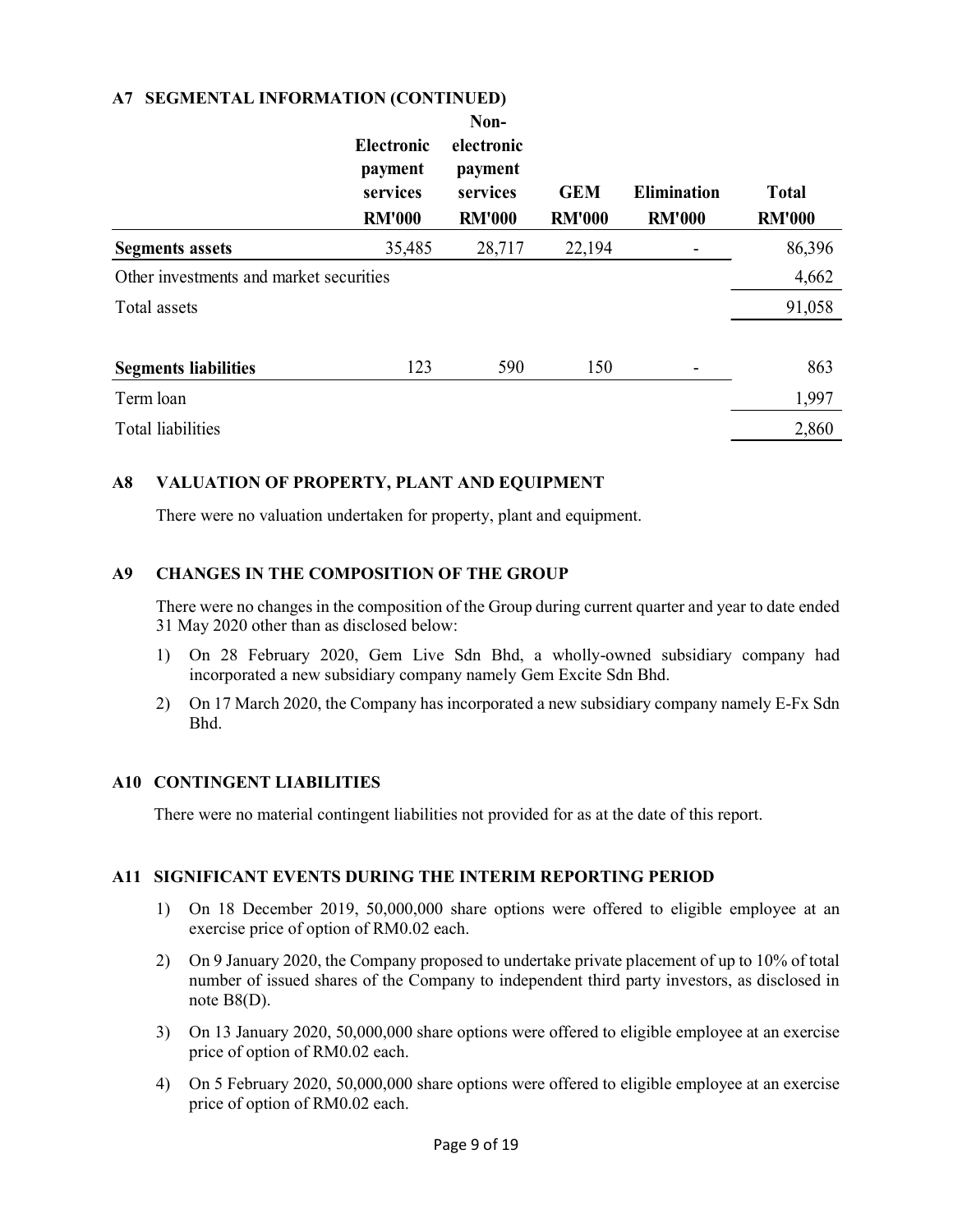- 5) On 21 February 2020, 50,000,000 share options were offered to eligible employee at an exercise price of option of RM0.02 each.
- 6) On 2 March 2020, 60,000,000 share options were offered to eligible employee at an exercise price of option of RM0.0175 each.
- 7) On 6 April 2020, Gem Live Sdn Bhd ("GEM"), an indirect wholly-owned subsidiary had entered into a Memorandum of Understanding with Lambomove Sdn Bhd (formerly known as Oriented Media Services Sdn Bhd) ("Lambomove") for the appointment of Lambomove as GEM's food delivery service provider to its customers.
- 8) On 21 April 2020, 221,900,000 share options were offered to eligible employee at an exercise price of option of RM0.01 each.
- 9) On 29 April 2020, E-Fx Sdn Bhd, a wholly-owned subsidiary company, had entered into a collaboration agreement with Finexia Securities Ltd to introduce, promote and operate the Pointto-Point currency exchange digital platform with an inbuilt e-wallet function in Australia.
- 10) On 30 April 2020, 66,603,500 share options were offered to eligible employee at an exercise price of option of RM0.01 each.
- 11) On 14 May 2020, 19,981,000 share options were offered to eligible employee at an exercise price of option of RM0.0125 each.
- 12) On 29 May 2020, the Company proposed to undertake the private placement of up to 10% of the total number of issued shares of the Company (excluding treasury shares) to third party investors, as disclosed in note B7.

#### A12 MATERIAL EVENTS SUBSEQUENT TO THE INTERIM REPORTING PERIOD

- 1) On 16 June 2020, 143,961,000 share options were offered to eligible employee at an exercise price of option of RM0.01 each.
- 2) On 25 June 2020, 43,000,000 share options were offered to eligible employee at an exercise price of option of RM0.0125 each
- 3) On 15 July 2020, the Company proposed consolidation of every 50 ordinary shares in NetX into 1 NetX Share; and proposed renounceable rights issue of up to 629,491,596 new Shares ("Rights Shares") together with up to 314,745,798 free detachable warrants in NetX ("Warrants C") on the basis of 6 Rights Shares together with 3 free Warrants C for every 1 existing Share (after the Proposed Share Consolidation) held by the entitled shareholders.

#### A13 CAPITAL COMMITMENTS

The amount of commitments not provided for as at 31 May 2020 is as follows:

| Approved and contracted for:                                 | USD'000 | RM'000 |
|--------------------------------------------------------------|---------|--------|
| Registered share capital of FFUTL to be paid up by year 2048 | 8.889   | -      |

#### A14 RELATED PARTY TRANSACTIONS

 There were no significant transactions with related parties during current quarter and year to date ended 31 May 2020.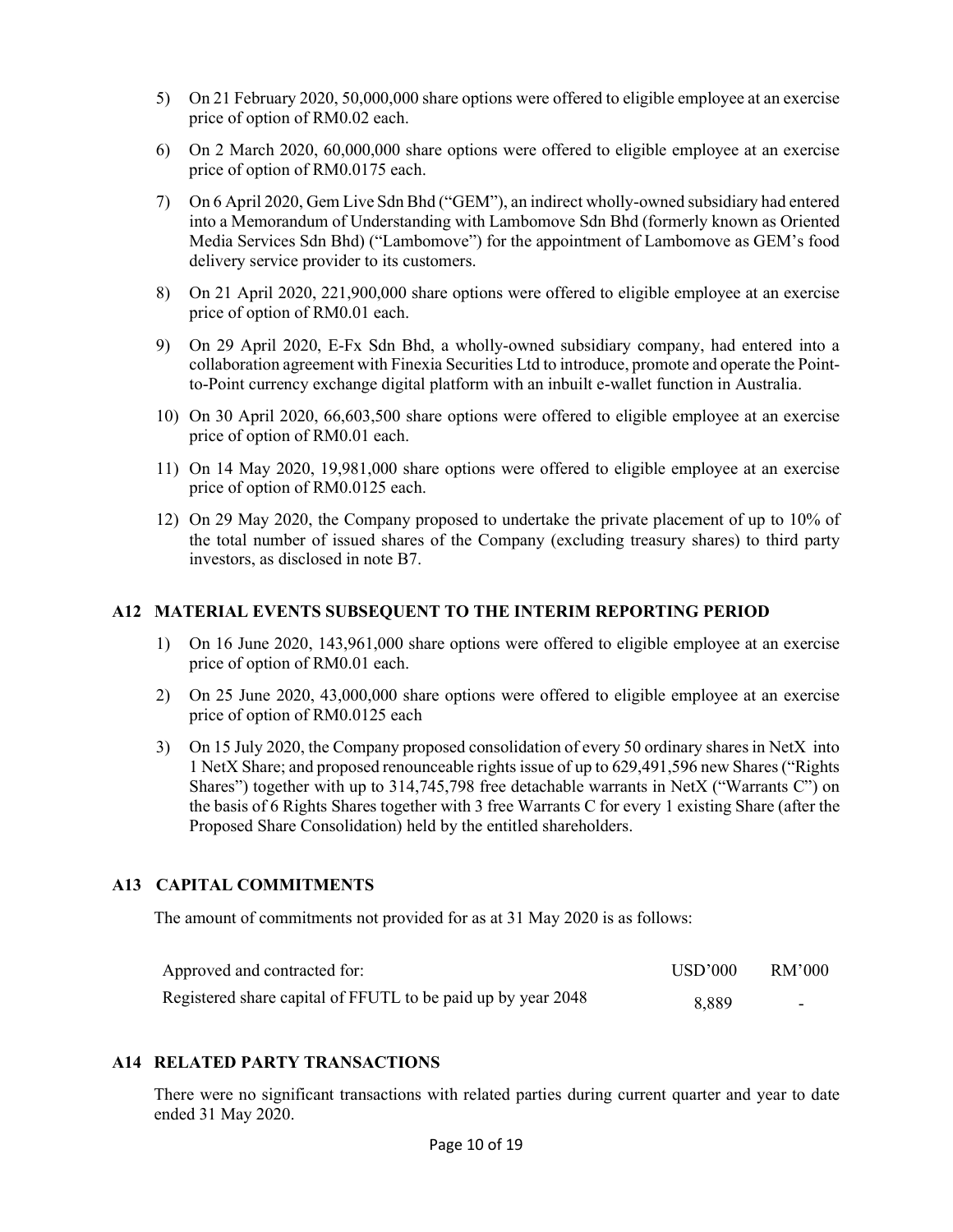|                               | <b>Individual Quarter</b> |               |                |               | <b>Cumulative Quarter</b> |               |                |               |
|-------------------------------|---------------------------|---------------|----------------|---------------|---------------------------|---------------|----------------|---------------|
|                               | <b>Ended</b>              | <b>Ended</b>  |                |               | <b>Ended</b>              | <b>Ended</b>  |                |               |
|                               | 31.5.2020                 | 31.5.2019     | <b>Changes</b> |               | 31.5.2020                 | 31.5.2019     | <b>Changes</b> |               |
| <b>Group Results</b>          | <b>RM'000</b>             | <b>RM'000</b> | <b>RM'000</b>  | $\frac{0}{0}$ | <b>RM'000</b>             | <b>RM'000</b> | <b>RM'000</b>  | $\frac{0}{0}$ |
| Revenue                       | 3,151                     | N/A           |                |               | 6,813                     | N/A           |                |               |
| Gross Profit                  | 2,626                     | N/A           |                |               | 4,587                     | N/A           |                |               |
| Loss Before Interest and Tax  | 4,054                     | N/A           |                |               | (831)                     | N/A           |                |               |
| Loss Before Tax               | 4,024                     | N/A           |                |               | (891)                     | N/A           |                |               |
| Loss After Tax                | 4,024                     | N/A           |                |               | (892)                     | N/A           |                |               |
| Loss Attributable to Ordinary |                           |               |                |               |                           |               |                |               |
| Equity Holders of the Company | 3,681                     | N/A           |                |               | (724)                     | N/A           |                |               |

# B1 PERFORMANCE REVIEW

For the current quarter ended 31 May 2020, the Group recorded revenue of RM3.15 million. The revenue mainly derived from project sales of network equipment and infrastructure in Non-Payment Services Segment and rental of EFTPOS terminal to merchants.

The Group recorded a profit before taxation for the current quarter of RM4.02 million, mainly due to unrealized forex gain of RM4.07 million and gain on fair value adjustment on investment in MLAB System Berhad of RM1.19 million, reduced by share-based compensation expenses of RM0.78 million for share option granted to employees.

For the 6 months ended 31 May 2020, the Group recorded revenue of RM6.81 million, which also mainly derived from project sales of network equipment and infrastructure in Non-Payment Services Segment and rental of EFTPOS terminal to merchants.

The Group recorded a loss before taxation of RM0.89 million for 6 months ended 31 May 2020, mainly due to loss on fair value adjustment on investment in MLAB System Berhad of RM2.73 million and share-based compensation expenses of RM1.28 million for share option granted to employees, cushioned by unrealized forex gain of RM3.87 million.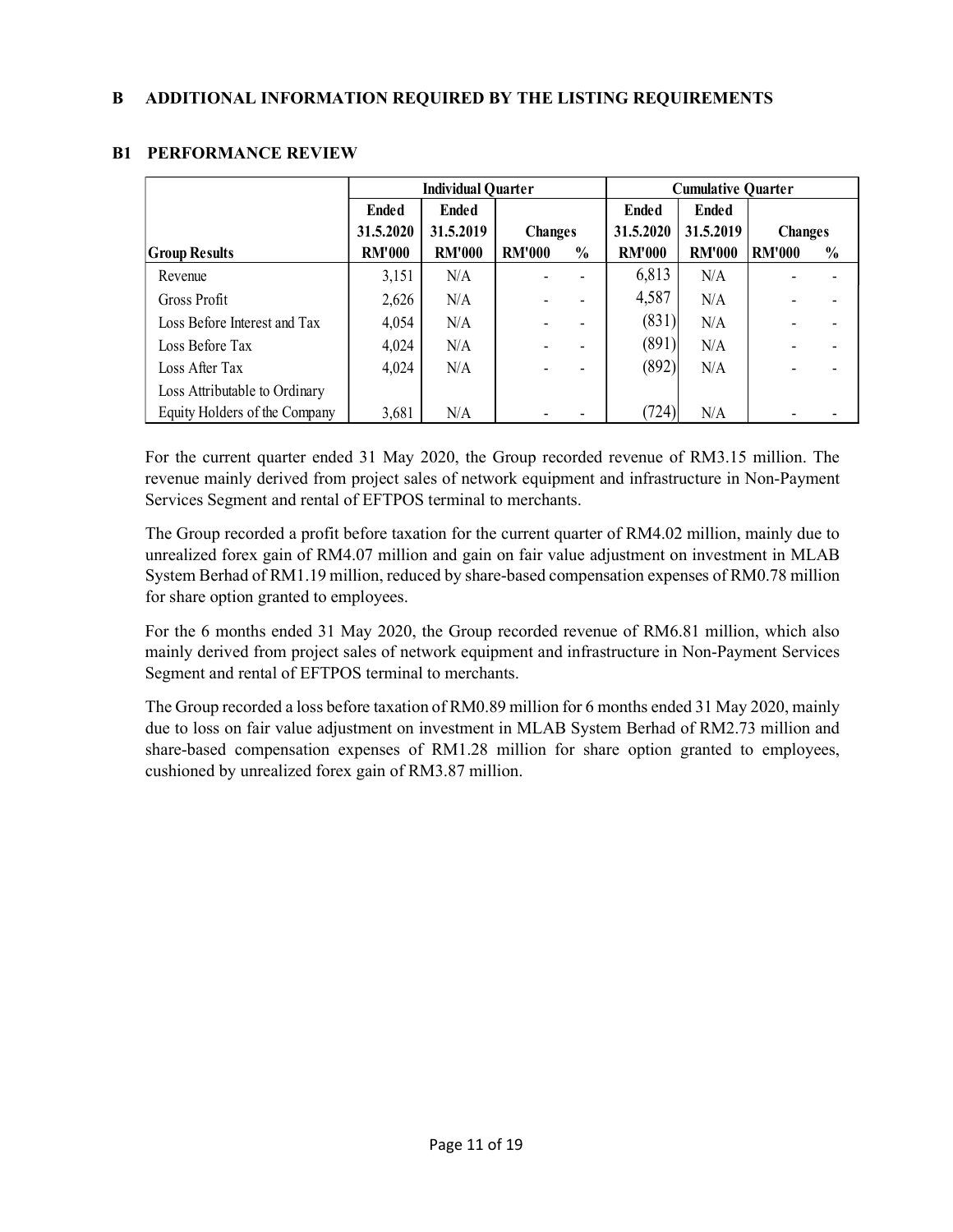# B1 PERFORMANCE REVIEW (CONTINUED)

|                                   | <b>Individual Quarter</b> |               |                | <b>Cumulative Quarter</b> |               |               |                |               |
|-----------------------------------|---------------------------|---------------|----------------|---------------------------|---------------|---------------|----------------|---------------|
|                                   | <b>Ended</b>              | <b>Ended</b>  |                |                           | Ended         | <b>Ended</b>  |                |               |
|                                   | 31.5.2020                 | 31.5.2019     | <b>Changes</b> |                           | 31.5.2020     | 31.5.2019     | <b>Changes</b> |               |
| <b>Electronic Payment Segment</b> | <b>RM'000</b>             | <b>RM'000</b> | <b>RM'000</b>  | $\frac{0}{0}$             | <b>RM'000</b> | <b>RM'000</b> | <b>RM'000</b>  | $\frac{6}{9}$ |
| Revenue                           | 83                        | N/A           |                |                           | 210           | N/A           |                |               |
| Gross Profit                      | (7)                       | N/A           |                |                           | 94            | N/A           |                |               |
| Loss Before Interest and Tax      | (135)                     | N/A           |                |                           | (403)         | N/A           |                |               |
| Loss Before Tax                   | (135)                     | N/A           |                |                           | (403)         | N/A           |                |               |
| Loss After Tax                    | (135)                     | N/A           |                |                           | (403)         | N/A           |                |               |

Electronic Payment Services Segment

For the current quarter and year to-date ended 31 May 2020, Electronic payment services segment reported revenue of RM0.08 million and RM0.21 million respectively. The revenue mainly derived from rental of EFTPOS terminal to merchants.

The loss before tax of RM0.14 million in current quarter and RM0.40 million in year to-date ended 31 May 2020, mainly due to minimum resources required to service the merchants and the general administrative expenses.

| Non-electronic Payment Services Segment |
|-----------------------------------------|
|                                         |

|                                | <b>Individual Quarter</b> |               |                | <b>Cumulative Quarter</b> |               |               |                |               |
|--------------------------------|---------------------------|---------------|----------------|---------------------------|---------------|---------------|----------------|---------------|
|                                | <b>Ended</b>              | <b>Ended</b>  |                |                           | <b>Ended</b>  | <b>Ended</b>  |                |               |
| Non-Electronic Payment         | 31.5.2020                 | 31.5.2019     | <b>Changes</b> |                           | 31.5.2020     | 31.5.2019     | <b>Changes</b> |               |
| Segment                        | <b>RM'000</b>             | <b>RM'000</b> | <b>RM'000</b>  | $\frac{0}{0}$             | <b>RM'000</b> | <b>RM'000</b> | <b>RM'000</b>  | $\frac{0}{0}$ |
| Revenue                        | 3,000                     | N/A           |                | ۳                         | 6,508         | N/A           |                |               |
| Gross Profit                   | 2,708                     | N/A           |                |                           | 4,628         | N/A           |                |               |
| Profit Before Interest and Tax | 5,044                     | N/A           |                | -                         | 6,281         | N/A           |                |               |
| Profit Before Tax              | 5,014                     | N/A           |                | -                         | 6,221         | N/A           |                |               |
| Profit After Tax               | 5,013                     | N/A           |                |                           | 6,219         | N/A           |                |               |

This segment achieved revenue of RM3.0 million in current quarter and RM6.51million in year todate ended 31 May 2020, mainly derived from project sales of network equipment and infrastructure. Currently this segment only supplies network equipment and infrastructure on a confirmed project basis.

This segment achieved a profit before tax of RM5.01 million in current quarter and RM6.22 million in year to-date ended 31 May 2020, mainly due to gross profit from the project sales and unrealized forex gain of RM4.07 million in current quarter and RM3.87 million in year to-date respectively.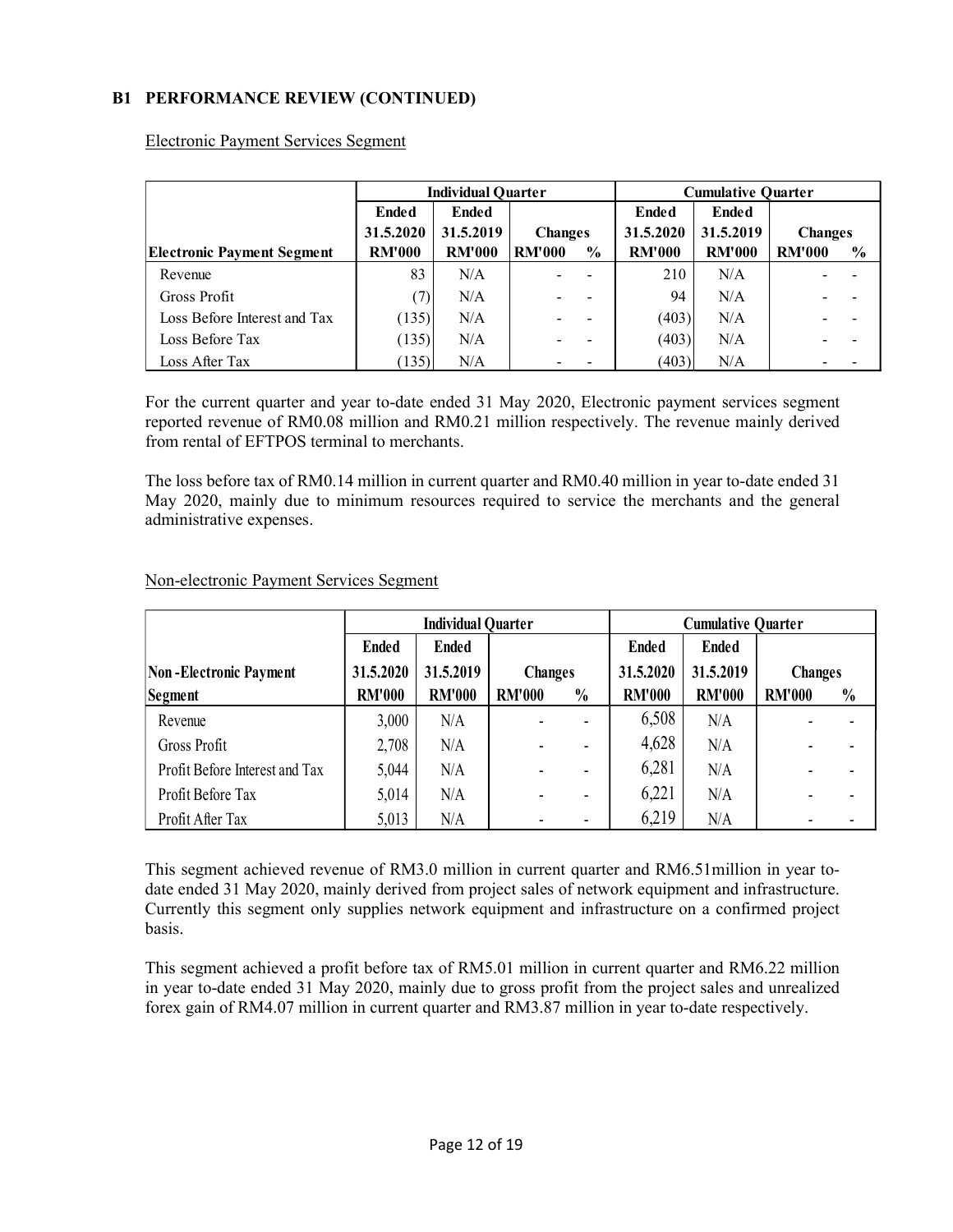# B1 PERFORMANCE REVIEW (CONTINUED)

|                              | <b>Individual Quarter</b> |               |                |               | <b>Cumulative Quarter</b> |               |                |               |
|------------------------------|---------------------------|---------------|----------------|---------------|---------------------------|---------------|----------------|---------------|
|                              | <b>Ended</b>              | <b>Ended</b>  |                |               | <b>Ended</b>              | <b>Ended</b>  |                |               |
|                              | 31.5.2020                 | 31.5.2019     | <b>Changes</b> |               | 31.5.2020                 | 31.5.2019     | <b>Changes</b> |               |
| <b>GEM</b>                   | <b>RM'000</b>             | <b>RM'000</b> | <b>RM'000</b>  | $\frac{0}{0}$ | <b>RM'000</b>             | <b>RM'000</b> | <b>RM'000</b>  | $\frac{0}{0}$ |
| Revenue                      | 68                        | N/A           |                |               | 95                        | N/A           |                |               |
| Gross Profit                 | (75)                      | N/A           |                |               | (135)                     | N/A           |                |               |
| Loss Before Interest and Tax | (1,267)                   | N/A           |                |               | (2,698)                   | N/A           |                |               |
| Loss Before Tax              | (1,267)                   | N/A           |                |               | (2,698)                   | N/A           |                |               |
| Loss After Tax               | (1,267)                   | N/A           |                |               | (2,698)                   | N/A           |                |               |

#### GEM Segment

This segment recorded a loss before tax of RM1.27 million in current quarter and RM2.70 million in year to-date ended 31 May 2020 mainly due to resources invested for expansion and promotion of the business.

# B2 COMMENT ON MATERIAL CHANGE IN PERFORMANCE COMPARED WITH PRECEDING QUARTER

|                                 | <b>Current Quarter</b> | <b>Preceding Quarter</b> |                |               |
|---------------------------------|------------------------|--------------------------|----------------|---------------|
|                                 | Ended                  | Ended                    |                |               |
|                                 | 31.5.2020              | 29.02.2020               | <b>Changes</b> |               |
| <b>Group Results</b>            | <b>RM'000</b>          | <b>RM'000</b>            | <b>RM'000</b>  | $\frac{6}{6}$ |
| Revenue                         | 3,151                  | 3,662                    | (511)          | (14)          |
| Gross Profit                    | 2,626                  | 1,961                    | 665            | 34            |
| Profit Before Interest and Tax  | 4,054                  | (4,885)                  | 8,939          | 183           |
| Profit Before Tax               | 4,024                  | (4,915)                  | 8,939          | 182           |
| Profit After Tax                | 4,024                  | (4,916)                  | 8.940          | 182           |
| Profit Attributable to Ordinary |                        |                          |                |               |
| Equity Holders of the Company   | 3,681                  | (4, 405)                 | 8,086          | 184           |

The Group recorded revenue of RM3.15 million in current quarter, only slightly lower than RM3.67 million in previous quarter. Both current and previous quarter revenue are mainly derived from project sales of network equipment and infrastructure in Non-payment segment.

The profit before tax of RM4.02 million in current quarter, better than loss before tax of RM4.91 million in previous quarter mainly due to unrealized forex gain of RM4.07 million and gain on fair value adjustment on investment in MLAB System Berhad of RM1.19 million in current quarter, as compared to loss on fair value adjustment on investment in MLAB System Berhad of RM3.92 million in previous quarter.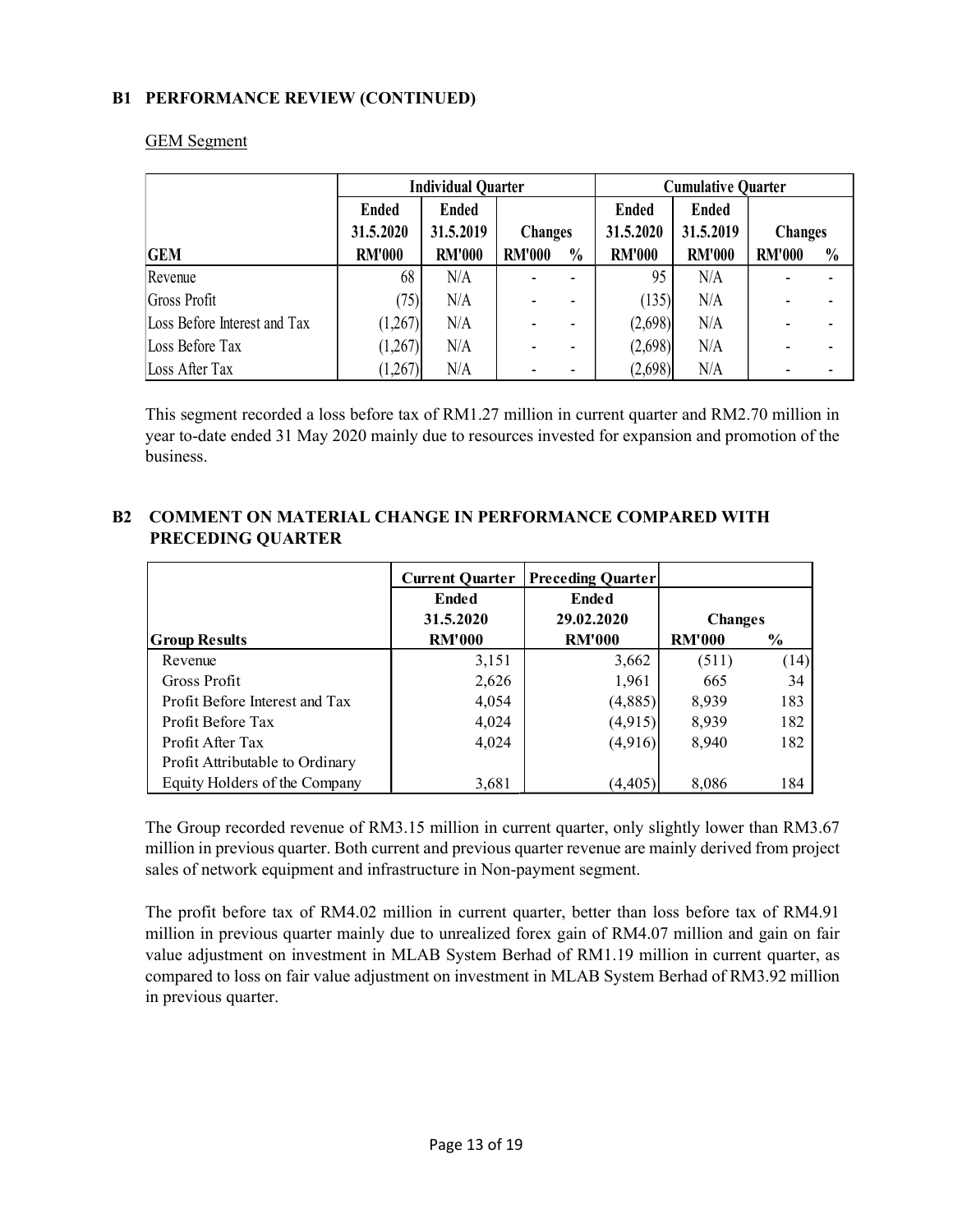# B3 FUTURE PROSPECTS

The Group has upgraded the GEM application and relaunching it with a new name – GEM Spot in December 2019, which is in-line with the company's new vision of putting a spotlight on all F&B merchants in Klang Valley through its new comprehensive F&B directory listing that allows users to search, get essential information, make plans and place their bookings conveniently all at once.

At the same time, GemSpot Lite, the merchant web application created to support the backend of F&B businesses has launched alongside GemSpot, focusing on the three main pillars of any F&B business which are sales, operations and marketing. The GemSpot Lite platform is set as a replacement for a merchant's business backend and will assist in reservation management, floor planning and even sales tracking, all within an easy-to-use and dynamic user interface.

In light of the ongoing COVID-19 pandemic which has resulted in a nationwide Movement Control Order (MCO) enforced by the Malaysian Government since 18th March 2020, GemSpot has pivoted its business model to now cater to on-demand food delivery with users being able to order food and beverages in-app as restaurants are currently unable to serve patrons in their outlets and are compelled to resort to takeaway and delivery options for retail survival.

At this juncture, the Group plans to maintain the on-demand food delivery feature as a permanent component of the GEM Universe ecosystem. GemSpot will also offer digital marketing support through its unique Key Opinion Leader (KOL) marketing program which will be built into the existing GemSpot app platform and is meant to function as a marketing awareness tool for businesses. The first phase of development for these enhancements have commenced in April 2020 and is expected to be fully completed by stages in early December 2020.

The Group also recognizes that while e-wallets as a financial payment product have a legitimate place in our financial system, there is a further need and opportunity to build an ecosystem for both merchants and e-wallet companies to work together and leverage off each other's industrial capabilities. The focus moving forward would be to build up the entire user experience with GEM's platform ecosystem that is meant to grow both user base and increase the touchpoints for merchants who are looking to elevate their businesses. This will ultimately improve the overall internal structure of financial management and benefit all parties.

Whilst we remain cautious over the outlook of the economy, the Group will continue to explore new business opportunities to invest. The Group will continue to reinvent and improve the business and will take affirmative steps to expand the Group's scope. Despite the uncertain market condition, the Group is optimistic to deliver a reasonable performance for the financial year ending 30 November 2020.

# B4 PROFIT FORECAST OR PROFIT GUARANTEE

There is no profit forecast and profit guarantee provided by the Company.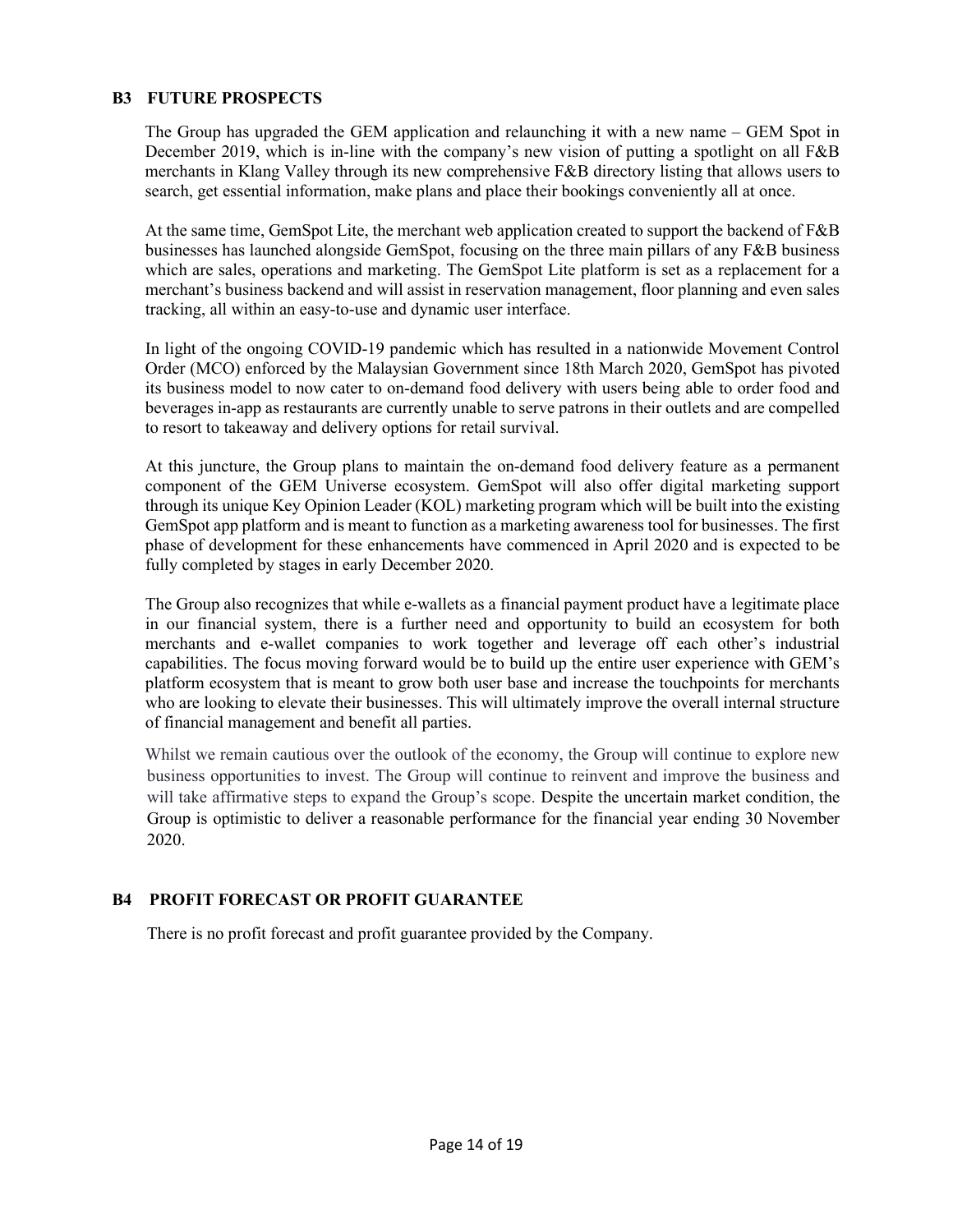# B5 PROFIT / (LOSS) BEFORE TAX

|                                                                      |                            | <b>Individual Quarter</b>                                                            | <b>Cumulative Quarter</b>                            |                                          |  |
|----------------------------------------------------------------------|----------------------------|--------------------------------------------------------------------------------------|------------------------------------------------------|------------------------------------------|--|
|                                                                      |                            | <b>Current Preceding Year</b><br>Quarter Corresponding<br><b>Ended Ouarter Ended</b> | <b>Current</b><br><b>Year Todate</b><br><b>Ended</b> | Preceding<br><b>Year Todate</b><br>Ended |  |
|                                                                      | 31.5.2020<br><b>RM'000</b> | 31.5.2019<br><b>RM'000</b>                                                           | 31.5.2020<br><b>RM'000</b>                           | 31.5.2019<br><b>RM'000</b>               |  |
| Profit/(Loss) before tax is stated after<br>$charging/(crediting)$ : |                            |                                                                                      |                                                      |                                          |  |
| Depreciation of PPE                                                  | 336                        | N/A                                                                                  | 669                                                  | N/A                                      |  |
| Amortisation of intangible assets                                    | 315                        | N/A                                                                                  | 615                                                  | N/A                                      |  |
| Property, plant and equipment written off                            | -                          | N/A                                                                                  |                                                      | N/A                                      |  |
| Interest expense                                                     | 30                         | N/A                                                                                  | 60                                                   | N/A                                      |  |
| Foreign exchange (gain) / loss                                       | (4,067)                    | N/A                                                                                  | (3,876)                                              | N/A                                      |  |
| Interest income                                                      | (3)                        | N/A                                                                                  | (6)                                                  | N/A                                      |  |
| Rental income                                                        | (24)                       | N/A                                                                                  | (47)                                                 | N/A                                      |  |
| FV (Gain)/Loss on Investment                                         | (1,191)                    | N/A                                                                                  | 2,727                                                | N/A                                      |  |
| Share-based Compensation expenses                                    | 778                        | N/A                                                                                  | 1,283                                                | N/A                                      |  |

## B6 TAXATION

|                     |                                                                         | <b>Individual Quarter</b>                                                                    | <b>Cumulative Quarter</b>                                                |                                                                               |  |
|---------------------|-------------------------------------------------------------------------|----------------------------------------------------------------------------------------------|--------------------------------------------------------------------------|-------------------------------------------------------------------------------|--|
|                     | Current<br><b>Quarter</b><br><b>Ended</b><br>31.5.2020<br><b>RM'000</b> | <b>Preceding Year</b><br>Corresponding<br><b>Quarter Ended</b><br>31.5.2019<br><b>RM'000</b> | <b>Current Year</b><br><b>Todate Ended</b><br>31.5.2020<br><b>RM'000</b> | Preceding<br><b>Year Todate</b><br><b>Ended</b><br>31.5.2019<br><b>RM'000</b> |  |
| Current period      |                                                                         |                                                                                              |                                                                          |                                                                               |  |
| - Income taxation   |                                                                         | N/A                                                                                          |                                                                          | N/A                                                                           |  |
| - Deferred taxation |                                                                         | N/A                                                                                          |                                                                          | N/A                                                                           |  |
| Total               |                                                                         | N/A                                                                                          |                                                                          | N/A                                                                           |  |

 The Malaysian income tax is calculated at the statutory tax rate of 24% of the estimated taxable profit for the financial year.

 The effective tax rate of the Group for the financial year were higher than the statutory tax rate mainly due to certain expenses not tax allowable.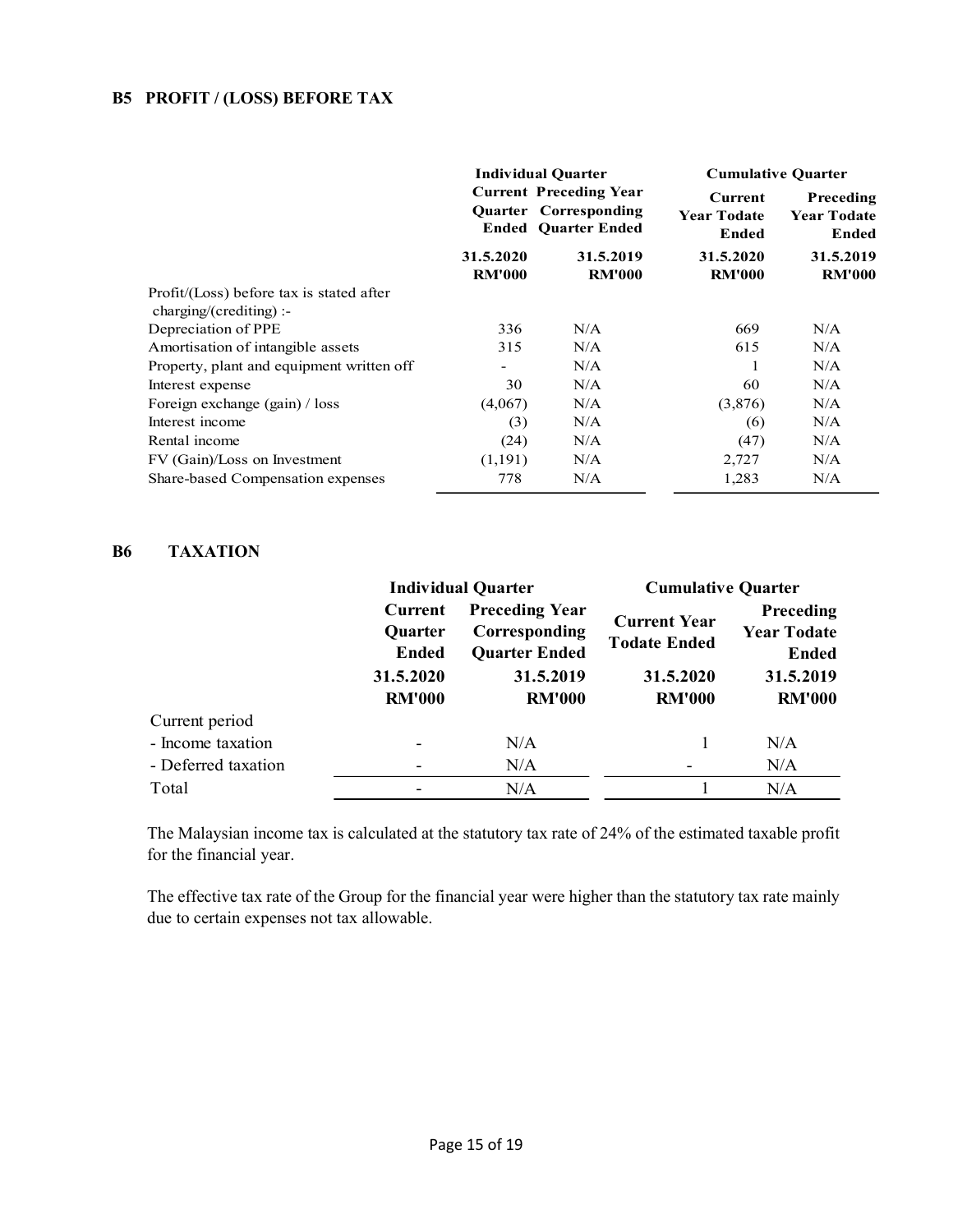## B7 STATUS OF CORPORATE PROPOSALS

# A) PRIVATE PLACEMENT OF UP TO 10% OF THE TOTAL NUMBER OF ISSUED SHARES TO THIRD PARTY INVESTOR(S)

On 29 May 2020, the Company proposed to undertake the private placement of up to 10% of the total number of issued shares of the Company (excluding treasury shares) to third party investors. Bursa Securities has, vide its letter dated 9 June 2020, approved the listing and quotation of up to 459,891,000 placement shares to be issued pursuant to the Proposed Private Placement.

The Private Placement was completed on 16 June 2020 following the listing and quotation of 459,891,000 placement shares on the Ace Market of Bursa Securities, raising RM4,690,888 for the Company.

#### B) SHARE CONSOLIDATION AND RIGHTS ISSUE WITH WARRANTS

On 15 July 2020, the Company proposed to undertake the followings:

- (i) Proposed consolidation of every 50 ordinary shares in NetX ("NetX Shares" or "Shares") into 1 NetX Share ("Proposed Share Consolidation"); and
- (ii) Proposed renounceable rights issue of up to 629,491,596 new Shares ("Rights Shares") together with up to 314,745,798 free detachable warrants in NetX ("Warrants C") on the basis of 6 Rights Shares together with 3 free Warrants C for every 1 existing Share (after the Proposed Share Consolidation) held by the entitled shareholders on an entitlement date to be determined ("Proposed Rights Issue with Warrants")

The Company has submitted the proposal to Bursa Securities on 15 July 2020.

#### B8 STATUS OF UTILISATION OF PROCEEDS

# A) STATUS OF UTILISATION OF PROCEEDS RAISED FROM SHARE ISSUANCE TO MACQUARIE BANK LIMITED

On 16 June 2017, the Company entered into a conditional subscription agreement with Macquarie Bank Limited ("Macquarie Bank") in relation to the proposed issuance and allotment of up to 500 million new ordinary shares in NetX to Macquarie Bank in accordance with the terms and conditions of the Subscription Agreement ("Proposed Share Issuance")

The Shares Issuance was completed on 19 January 2018. The 500 million Subscription Shares under the Share Issuance have fully subscribed by Macquarie Bank raising RM21,103,000 for the Company.

| <b>Purpose</b>                           | <b>Proposed</b><br><b>Utilisation</b><br>(RM'000) | Actual<br><b>Utilisation</b><br>(RM'000) | <b>Balance</b><br>(RM'000) | <b>Intended</b><br>Timeframe for<br><b>Utilisation</b> |
|------------------------------------------|---------------------------------------------------|------------------------------------------|----------------------------|--------------------------------------------------------|
| Development and marketing of MPEX System | 20,000                                            | 9,044                                    |                            | 10,956 Within 36 months                                |
| Working Capital                          | 323                                               | 323                                      | $\overline{\phantom{a}}$   | Within 24 months                                       |
| Expenses for the Share Issuance          | 780                                               | 780                                      | $\overline{\phantom{a}}$   | Immediate                                              |
|                                          | 21,103                                            | 10,147                                   | 10,956                     |                                                        |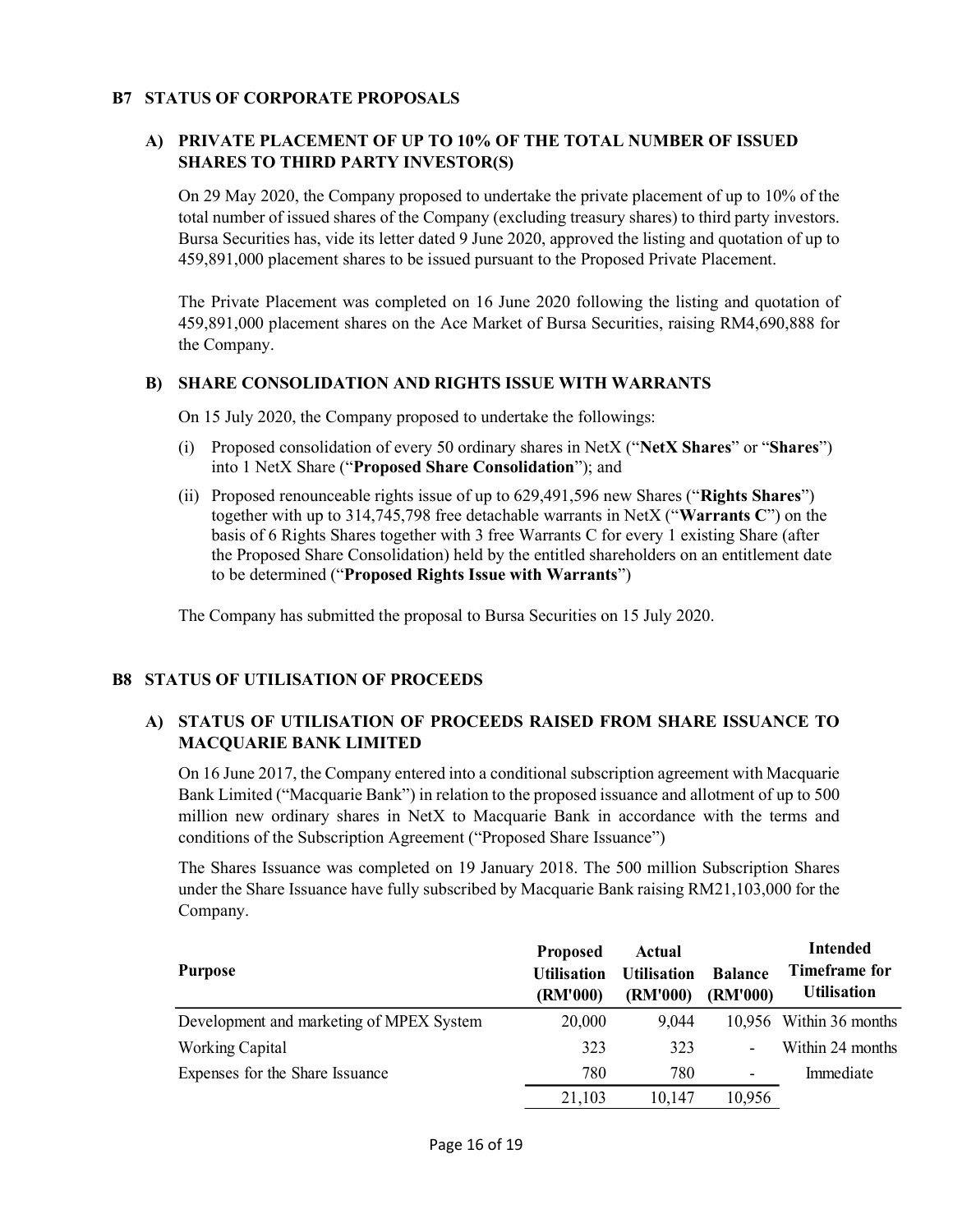## B8 STATUS OF UTILISATION OF PROCEEDS (cont'd)

# B) PRIVATE PLACEMENT OF UP TO 10% OF THE TOTAL NUMBER OF ISSUED SHARES TO THIRD PARTY INVESTOR(S)

On 15 March 2018, The Company propose to undertake the private placement of new ordinary shares of up to 10% of the total number of issued shares of the Company to third party investor(s). The private placement was completed on 20 April 2018 following the listing and quotation of 243,998,000 placement shares at RM0.0271 per placement shares on the Ace Market of Bursa Securities, raising RM6,612,346 for the Company.

|                                                             | <b>Propose</b> | Actual                                 |                          | Intended for       |
|-------------------------------------------------------------|----------------|----------------------------------------|--------------------------|--------------------|
|                                                             |                | <b>Utilisation Utilisation Balance</b> |                          | <b>Timeframe</b>   |
| <b>Purpose</b>                                              | (RM'000)       |                                        | (RM'000) (RM'000)        | <b>Utilisation</b> |
| Payallz's funding requirement for<br><b>Onliner Project</b> | 6.504          | 6,504                                  | $\overline{\phantom{a}}$ | Within 36 months   |
| Expenses for the Private Placement                          | 108            | 108                                    | $\overline{\phantom{a}}$ | Immediate          |
|                                                             | 6,612          | 6,612                                  | -                        |                    |

# C) PRIVATE PLACEMENT OF UP TO 30% OF THE TOTAL NUMBER OF ISSUED SHARES TO THIRD PARTY INVESTOR(S)

On 16 January 2019, the Company proposed to undertake the private placement of up to 30% of the total number of issued shares of the Company to third party investor(s). The Private Placement was completed on 21 November 2019, following the listing and quotation of 840,089,500 placement shares on the Ace Market of Bursa Securities, raising RM12,814,411 for the Company.

|                                            | <b>Purpose</b><br><b>Utilisation</b> | Actual<br><b>Utilisation</b> | <b>Balance</b>               | Intended for<br><b>Timeframe</b> |
|--------------------------------------------|--------------------------------------|------------------------------|------------------------------|----------------------------------|
| <b>Purpose</b>                             | (RM'000)                             | (RM'000)                     | (RM'000)                     | <b>Utilisation</b>               |
| Development of the GEM<br>application      | 6,000                                | 6,000                        | $\overline{\phantom{0}}$     | Within 24 months                 |
| Marketing costs for the GEM<br>application | 6,514                                | 5,965                        | 549                          | Within 24 months                 |
| Expenses for the Private Placemer          | 300                                  | 300                          | $\qquad \qquad \blacksquare$ | Immediate                        |
|                                            | 12,814                               | 12,265                       | 549                          |                                  |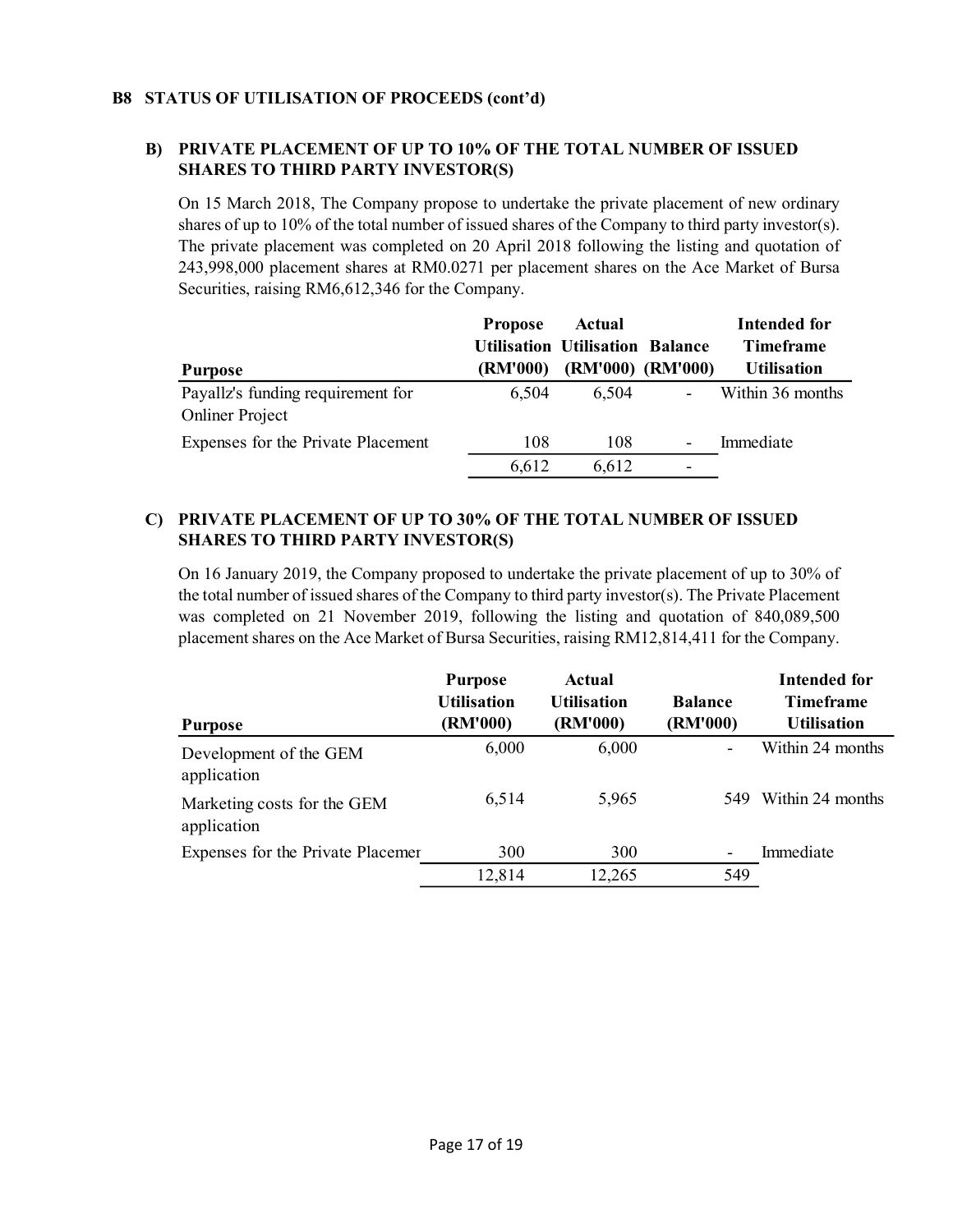## B8 STATUS OF UTILISATION OF PROCEEDS (cont'd)

# D) PRIVATE PLACEMENT OF UP TO 10% OF THE TOTAL NUMBER OF ISSUED SHARES TO THIRD PARTY INVESTOR(S)

On 9 January 2020, the Company proposed to undertake private placement of up to 10% of total number of issued shares of the Company to independent third party investors. The Private Placement was completed on 21 April 2020 following the listing and quotation of 390,038,800 placement shares on the Ace Market of Bursa Securities, raising RM4,668,357 for the Company.

|                                                    | <b>Purpose</b><br><b>Utilisation</b> | Actual<br><b>Utilisation</b> | <b>Balance</b>           | <b>Intended for</b><br><b>Timeframe</b> |
|----------------------------------------------------|--------------------------------------|------------------------------|--------------------------|-----------------------------------------|
| <b>Purpose</b>                                     | (RM'000)                             | (RM'000)                     | (RM'000)                 | <b>Utilisation</b>                      |
| Rebranding and upgrading of the<br>GEM application | 4,573                                | 1,070                        | 3,503                    | Within 12 months                        |
| Expenses for the Private Placemer                  | 95                                   | 95                           | $\overline{\phantom{a}}$ | Immediate                               |
|                                                    | 4,668                                | 1,165                        | 3,503                    |                                         |

#### B8 GROUP BORROWINGS AND DEBT SECURITIES

|                             | As at<br>31.5.2020<br><b>Unaudited</b><br><b>RM'000</b> | As at<br>30.11.2019<br><b>Audited</b><br><b>RM'000</b> |  |
|-----------------------------|---------------------------------------------------------|--------------------------------------------------------|--|
| <b>Short term borrowing</b> |                                                         |                                                        |  |
| Term loan - Secured         | 329                                                     | 329                                                    |  |
| Long term borrowing         |                                                         |                                                        |  |
| Term loan - Secured         | 1,668                                                   | l 779                                                  |  |

The term loans is denominated in Ringgit Malaysia and the interest rate of the term loan at the reporting date is 5.87% per annum.

# B9 DIVIDEND PAYABLE

No dividend was declared or paid in current quarter and year to date ended 31 May 2020.